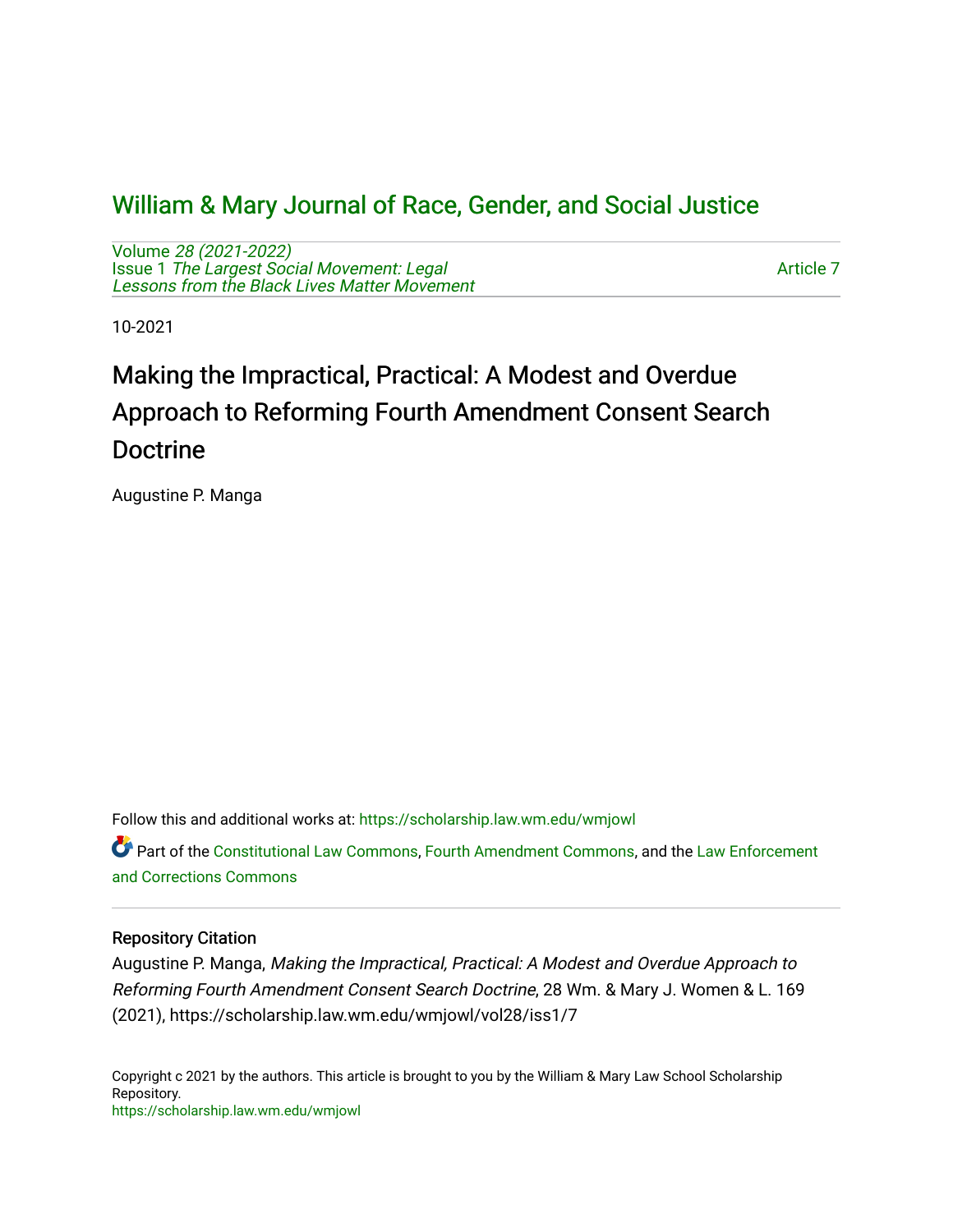## MAKING THE IMPRACTICAL, PRACTICAL: A MODEST AND OVERDUE APPROACH TO REFORMING FOURTH AMENDMENT CONSENT SEARCH DOCTRINE

#### ABSTRACT

At some point in your life, you may have a personal encounter with a police officer. During that moment, you may feel utterly powerless, especially if you do not know your rights. One important right that police are not required to inform people of is their right to deny an officer's request to search their property. Forty-eight years ago, the Supreme Court made its position clear in *Schneckloth v. Bustamonte* that requiring law enforcement to provide citizens with this warning would be "thoroughly impractical." Since then, the relationship between law enforcement and society—especially communities of color—has gradually deteriorated, and states have slowly turned away from *Schneckloth*'s rationale. As such, this Note revisits *Schneckloth* and takes a closer look at the inconsistencies within the Court's current consent search doctrine. This Note also explores the Court's problematic and unrealistic "totality of the circumstances" approach and the realities of consenting as a person of color. Ultimately, this Note proposes that all states adopt a modest approach to consent searches by requiring all police officers to provide warnings before requesting consent.

**INTRODUCTION** 

- I. HOW WE GOT HERE: THE SUPREME COURT'S FAULTY INTERPRETATION OF CONSENT
	- *A.* Schneckloth v. Bustamonte*: The Supreme Court's Seminal Consent Search Case*
	- *B.* Schneckloth *Extended:* Ohio v. Robinette *and* United States v. Drayton
		- *1.* Ohio v. Robinette
		- *2.* United States v. Drayton
- II. CURRENT CONSENT DOCTRINE: PROBLEMATIC AND INCONSISTENT
	- *A. The Court Got It Wrong: Criticisms of* Schneckloth*'s Rationale from the Bench*
	- *B. And What Happened to* Miranda v. Arizona*?*
	- *C. The Totality of the Circumstances Test as Applied*
	- *D. The Undeniably Coercive Reality of Consent Searches*
		- *1. Consenting as a Person of Color*
		- *2. The Frequency and Favorability of Consent Searches*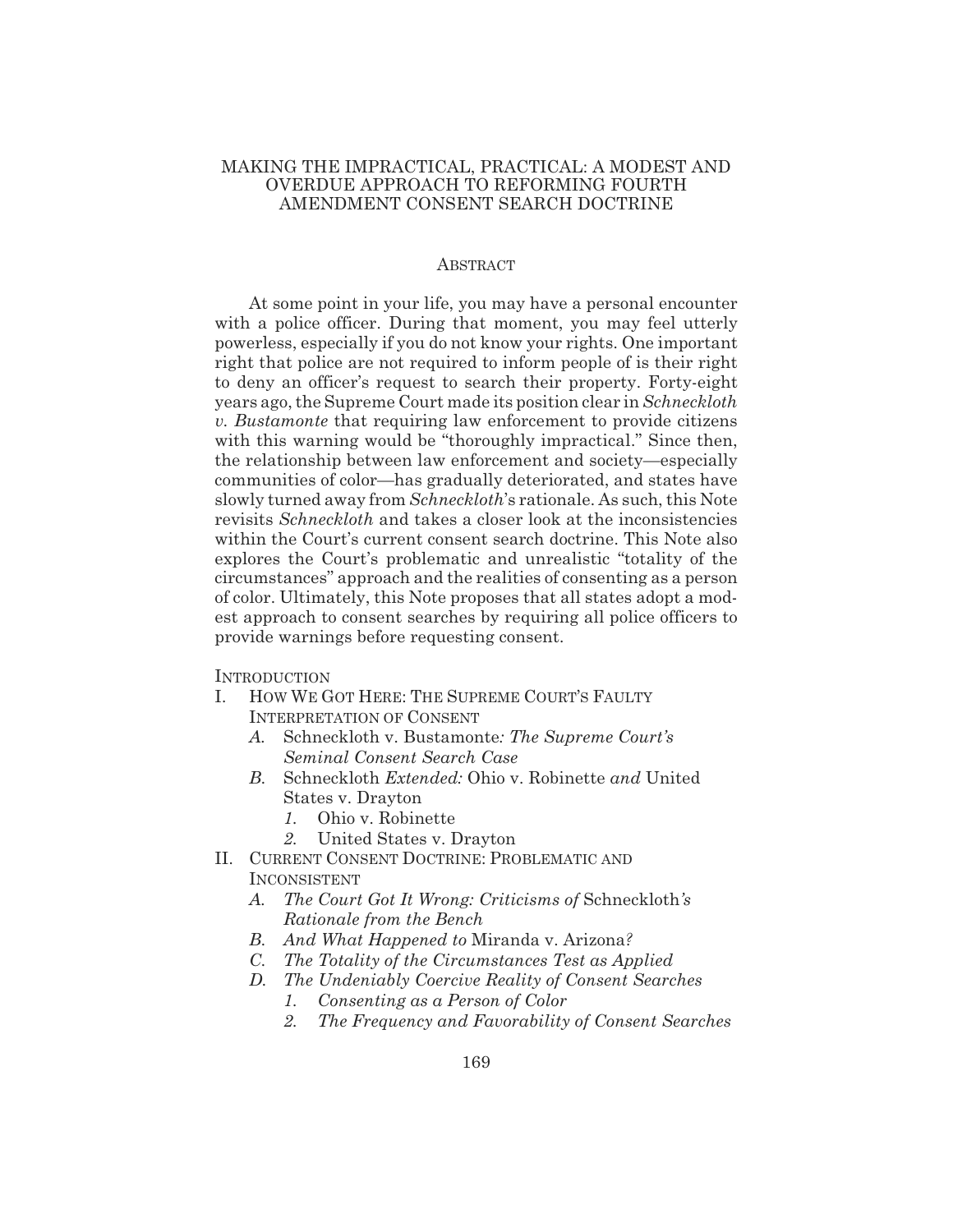- III. 2020: THE DAWN OF A NEW ERA FOR CRIMINAL JUSTICE **REFORM**
- IV. THE TIME IS NOW:AMODEST PROPOSAL FOR NECESSARY **CHANGE**
- V. ANTICIPATED CONCERNS ABOUT IMPLEMENTING AN INFORMED CONSENT APPROACH

**CONCLUSION** 

#### **INTRODUCTION**

Whether you are walking down the street, driving in your car, or sitting in your living room, everyone is susceptible to being confronted by law enforcement and asked some version of the question, *"Do you mind if I just take a look?"* Although a seemingly innocent question, how an individual responds is crucial to determining how events transpire afterwards. Maybe you think police should be allowed to search your property only after you respond with an unequivocal *"*yes*"* to the officer's request. While reasonable, in reality, responses from "I guess" to simply raising one's hands above their head and not objecting to the search have allowed police to legally conduct numerous consent searches daily.<sup>1</sup>

Consent searches are not only common practice among law enforcement across the nation,<sup>2</sup> but the Supreme Court explicitly affirms the value and necessity of these searches.<sup>3</sup> While valuable and arguably necessary, one must ask what role consent searches play in exacerbating the ever-growing tensions between police and the general public, particularly within minority communities. In recent years, news outlets, social media, and "Black Lives Matter"<sup>4</sup> protests across the nation have brought to the forefront the disturbing reality of how police brutality, abuse of power, and a lack of accountability have resulted in countless deaths of unarmed minorities at the hands of law enforcement.<sup>5</sup> From the murder of Michael Brown in 2014, to

4. Black Lives Matter Global Network Foundation, Inc., founded in 2013 after the acquittal of George Zimmerman, is a global organization that was created to stand against white supremacy and fight for the safety and lives of Black Americans nationwide. Black Lives Matter About Page, https://blacklivesmatter.com/about/ (last visited Nov. 4, 2021).

5. Alec Kraus, *The Consent Search Warning Argument: Procedural Justice and What a Warning Might Do for Police Legitimacy*, *Honors Theses*, W. MICH. UNIV., 1, 3 (2016).

<sup>1.</sup> *See, e.g.*, United States v. Drayton, 536 U.S. 194, 199 (2002).

<sup>2.</sup> *See infra* note 31 and accompanying text.

<sup>3.</sup> *See Drayton*, 536 U.S. at 207 ("In a society based on law, the concept of agreement and consent should be given a weight and dignity of its own. Police officers act in full accord with the law when they ask citizens for consent."); Schneckloth v. Bustamonte, 412 U.S. 218, 228 (1973) (explaining how consent searches are actually valuable because, in situations where a search "proves fruitless," the target of the search is able to avoid the "stigma and embarrassment" of arrest or a "more extensive search pursuant to a warrant").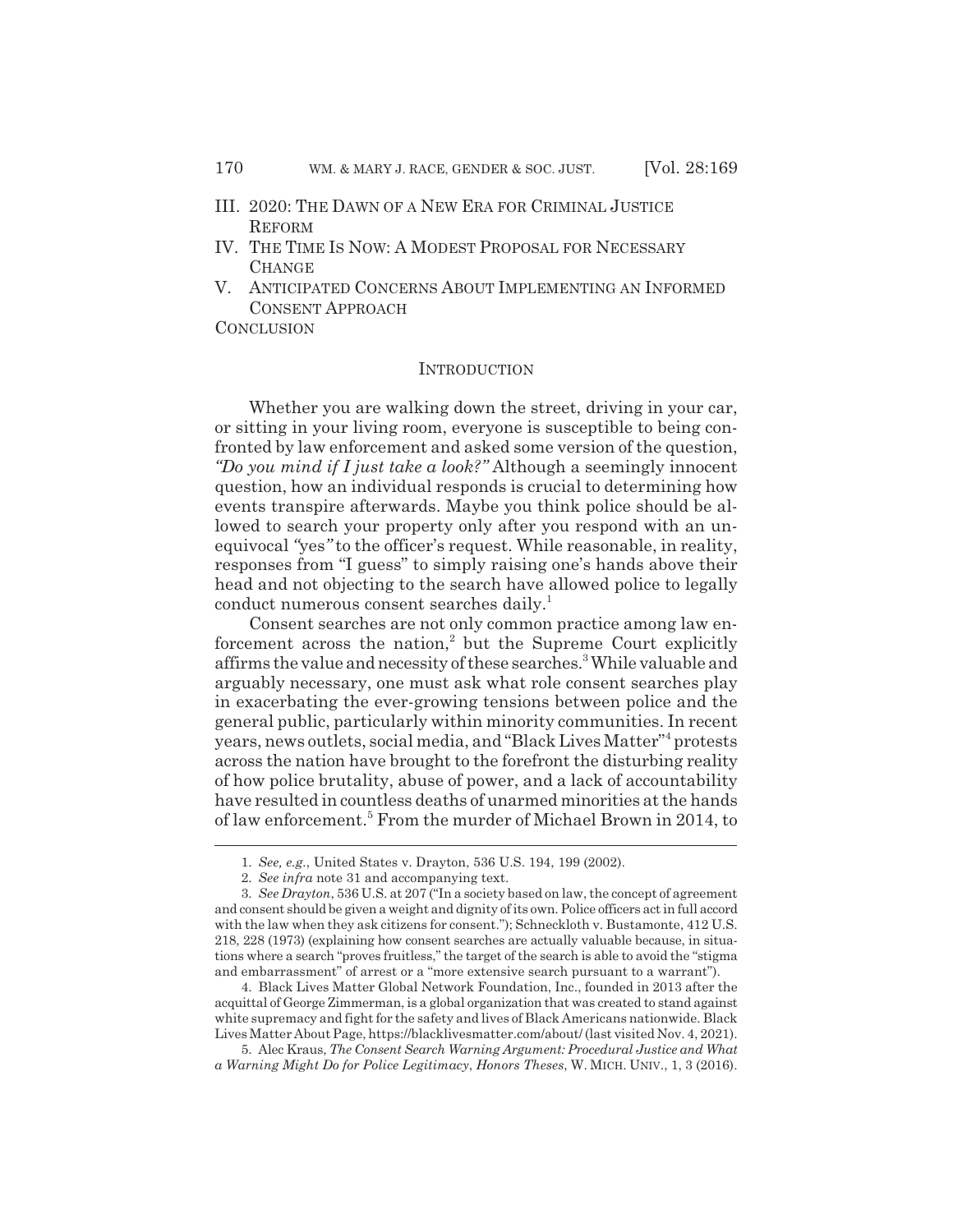George Floyd in 2020, people across the nation have been forced to acknowledge the need for police reform in order to address the injustices Americans have either witnessed or experienced over the years.<sup>6</sup>

While media headlines and protests have mostly focused on police brutality,<sup>7</sup> the conversation does not—and should not—stop there. Although state legislatures are now looking closer at issues such as eliminating qualified immunity<sup>8</sup> and "defunding the police,"<sup>9</sup> one area that should not be overlooked is consent searches. In 2015, approximately 53.5 million individuals over the age of sixteen experienced some form of contact with police during the prior year.<sup>10</sup> And in each of these interactions police naturally possessed the authority to legally seek consent to search the individual's property.<sup>11</sup> While consent searches are a widely recognized exception to the Fourth Amendment,<sup>12</sup> many acknowledge that "most people don't willingly consent to police searches."13 And the cases that do make it to court rarely result in the invalidation of consent searches on grounds that the search was involuntary.<sup>14</sup>

This Note seeks to add to existing legal scholarship on consent searches by pushing for a change that is long overdue: having all states implement a model statute requiring police officers to inform individuals of their right to deny consent before conducting consent searches. In *Schneckloth v. Bustamonte*,<sup>15</sup> the Supreme Court's seminal consent search case, the Court made its position clear<sup>16</sup> that the Constitution does not require "informed consent."17 Since then, scholars have argued, *inter alia*, that the Supreme Court should overturn Schneckloth,<sup>18</sup> that "voluntariness" should be reviewed *de novo* on

10. ELIZABETH DAVIS, ANTHONY WADE & LYNN LANGTON, U.S. DEP'T OF JUST., BUREAU OF JUST. STAT., CONTACTS BETWEEN POLICE AND THE PUBLIC, 2015, 1 (2018).

12. *See infra* note 27 and accompanying text.

13. Marcy Strauss, *Reconstructing Consent*, 92 J. CRIM. L. & CRIMINOLOGY 211, 212 (2001).

<sup>6.</sup> *See, e.g.*, *infra* notes 190–92 and accompanying text.

<sup>7.</sup> Kraus, *supra* note 5, at 3.

<sup>8.</sup> *See infra* notes 193–202 and accompanying text.

<sup>9.</sup> *See infra* notes 204–06 and accompanying text.

<sup>11.</sup> *See, e.g.*, *Drayton*, 536 U.S. at 201 ("Even when law enforcement officers have no basis for suspecting a particular individual, they may pose questions, ask for identification, and request consent to search luggage—provided they do not induce cooperation by coercive means.").

<sup>14.</sup> *Id.* at 221.

<sup>15. 412</sup> U.S. at 218.

<sup>16.</sup> *See infra* notes 56–59 and accompanying text.

<sup>17.</sup> Informed consent means consent that is given only after being informed of one's constitutional right to deny consent. *See, e.g.*, James C. McGlinchy, Note, *"Was That a Yes or a No?" Reviewing Voluntariness in Consent Searches*, 104 VA. L. REV. 301, 318 (2018).

<sup>18.</sup> *See, e.g.*, Brian Gallini, Schneckloth v. Bustamonte: *History's Unspoken Fourth Amendment Anomaly*, 79 TENN. L. REV. 233 (2012).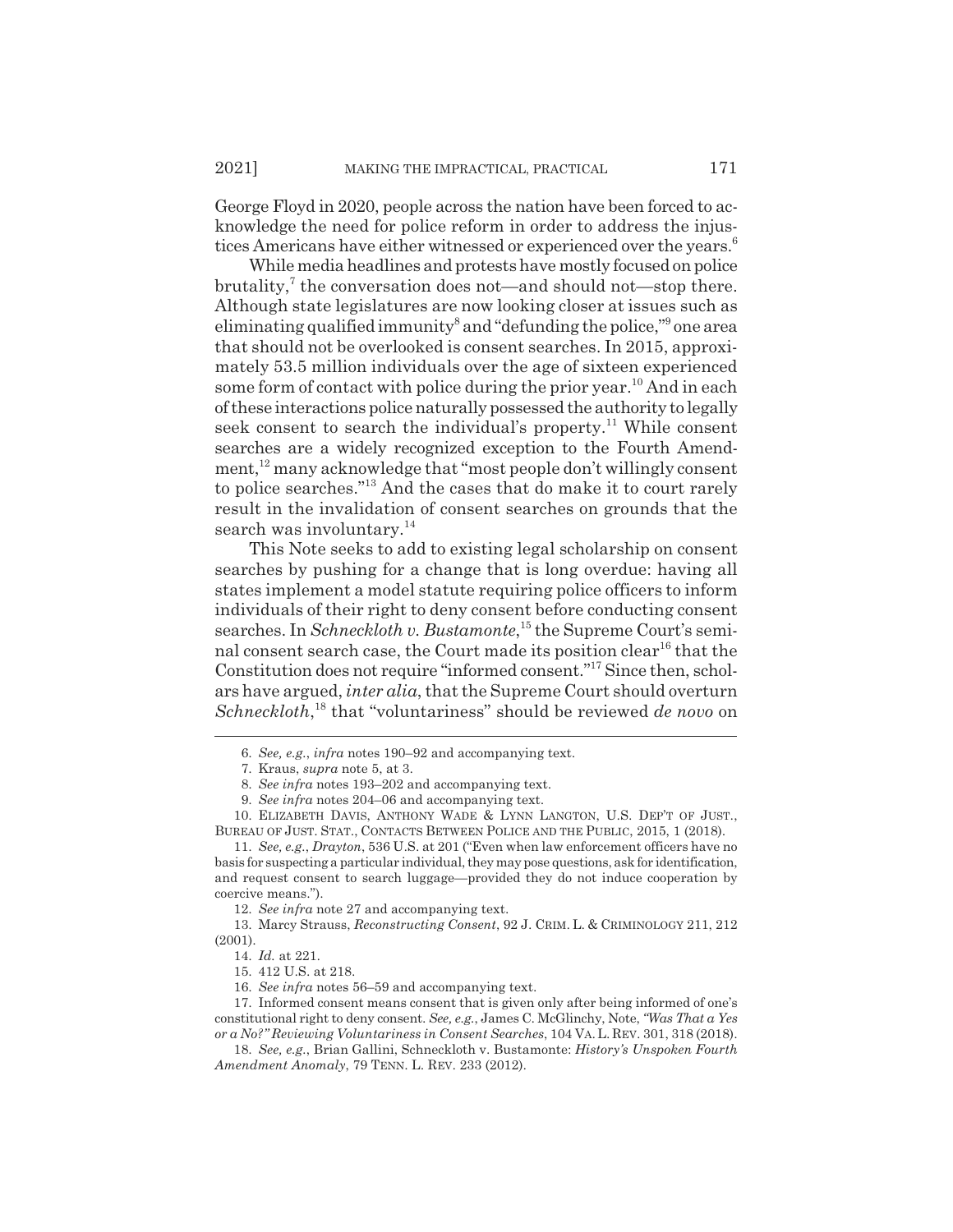appeal,<sup>19</sup> and that consent searches should be eliminated altogether.<sup>20</sup> This Note instead urges states to reevaluate their perceived notions of the importance of informed consent searches and adopt the informed consent legislation that the *Schneckloth* Court deemed "impractical."21

Part I of this Note contextualizes Supreme Court jurisprudence on consent searches and their place within the Fourth Amendment. Part II takes a critical look at the problematic discord between the Supreme Court's stance on consent, focusing on the "voluntariness" test the Court established and the reality of consent searches. Part III analyzes the impact of recent police brutality protests on current and future criminal justice reform. Part IV sets out a modest proposal of legislative reform for all states to adopt. And the Conclusion addresses anticipated concerns about implementing such a proposal. Developed by analyzing current informed consent policies adopted by various states and police departments, the model statute proposes a uniform approach to consent searches that is most effective if adopted by every state.

## I. HOW WE GOT HERE: THE SUPREME COURT'S FAULTY INTERPRETATION OF CONSENT

The Fourth Amendment of the U.S. Constitution guarantees to every individual "[t]he right of the people to be secure in their persons, houses, papers, and effects, against unreasonable searches and seizures."22 As unambiguously expressed by the Supreme Court, "[n]o right is held more sacred, or is more carefully guarded, by the common law, than the right of every individual to the possession and control of his own person, *free from all restraint or interference of others*, unless by clear and unquestionable authority."23 Where the Fourth Amendment is implicated, the "central inquiry" is whether the government's invasion of an individual's reasonable expectation of privacy was reasonable given the circumstances.<sup>24</sup> The underlying presumption is that searches and seizures are reasonable only if conducted pursuant to a valid warrant based on probable cause.<sup>25</sup>

Notwithstanding this formal interpretation of the Fourth Amendment, the Supreme Court has recognized certain exceptions to the

<sup>19.</sup> *See, e.g.*, McGlinchy, *supra* note 17, at 301.

<sup>20.</sup> *See, e.g.*, Strauss, *supra* note 13, at 211.

<sup>21.</sup> *See infra* note 60 and accompanying text.

<sup>22.</sup> U.S. CONST. amend. IV.

<sup>23.</sup> Union Pac. Ry. Co. v. Botsford, 141 U.S. 250, 251 (1891) (emphasis added).

<sup>24.</sup> Terry v. Ohio, 392 U.S. 1, 19 (1968).

<sup>25.</sup> Alafair S. Burke, *Consent Searches and Fourth Amendment Reasonableness*, 67

FLA. L. REV. 509, 516 (2016).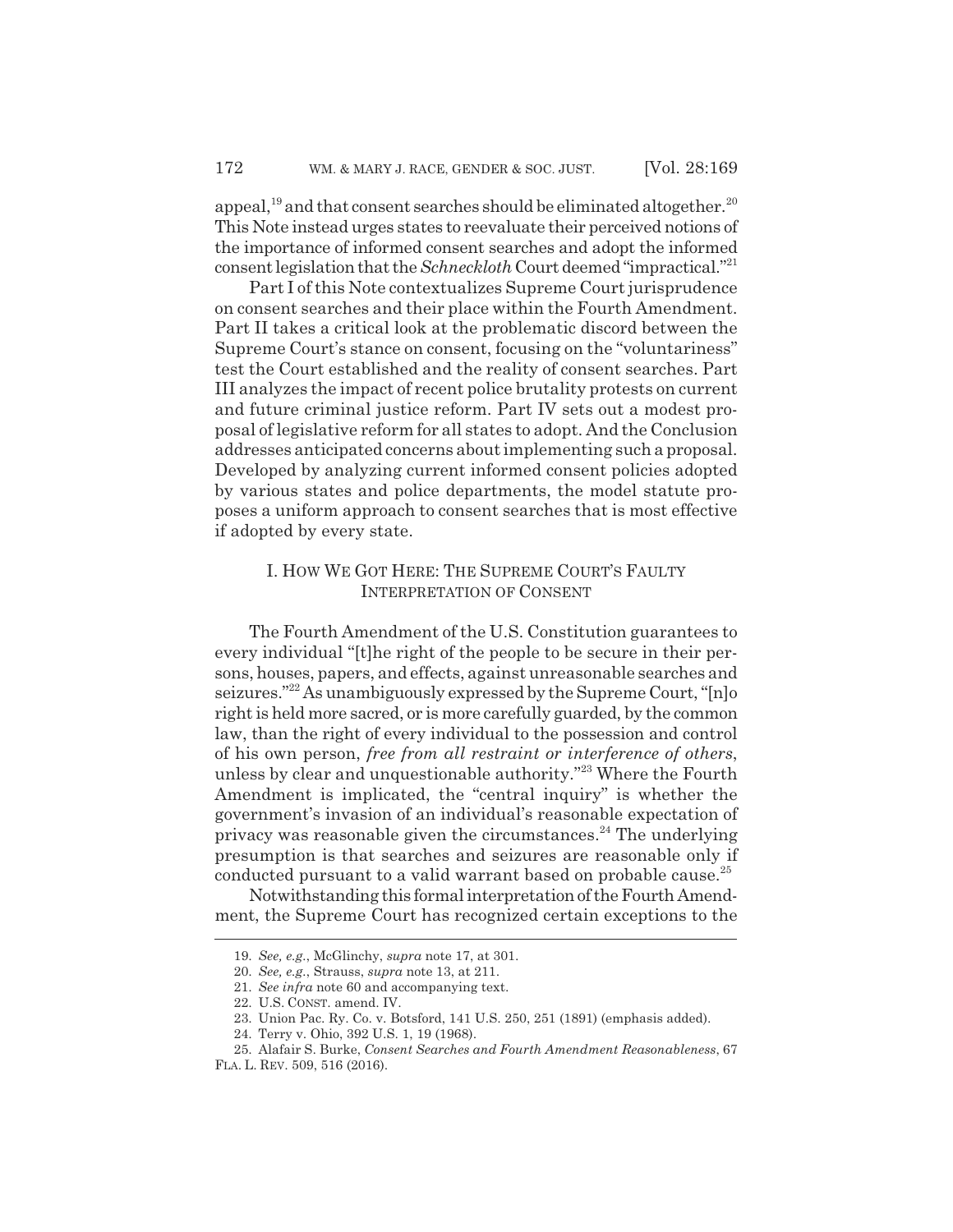warrant requirement.<sup>26</sup> One such exception to the Fourth Amendment warrant and probable cause requirements is consent searches.<sup>27</sup> As mentioned earlier, in a standard scenario, a police officer asks an individual for their consent to search either their car, their house, or other property for whatever reason the officer proffers.<sup>28</sup> Individuals have two options: expressly give or deny consent.<sup>29</sup> They can permit the officer to search their property or tell the officer that they are invoking their constitutional right to deny the officer permission to conduct the search.<sup>30</sup>

It is estimated that over ninety percent of warrantless searches occur via the consent exception to the traditional requirements of the Fourth Amendment.<sup>31</sup> Given the frequency of consent searches, it is important to make clear at the outset that not all police searches are *valid* searches—there are many circumstances where an individual's "yes" does not actually mean "yes."32 It is this disturbing reality of consent searches that serves as the premise for this Note. But in order to truly understand the realities of consent searches and where they fail, it is important to first see how the Supreme Court's handling of consent searches, beginning over forty years ago, shaped how they are conducted today.

## *A.* Schneckloth v. Bustamonte*: The Supreme Court's Seminal Consent Search Case*

The Supreme Court first recognized the validity of consent searches in 1946.33 But it was not until the Court decided *Schneckloth* in 1973 that the Court set forth the standard for voluntary consent searches.<sup>34</sup>

In *Schneckloth*, a police officer executed a routine traffic stop after noticing a vehicle with a burned out headlight and license plate

<sup>26.</sup> *See Schneckloth*, 412 U.S. at 219 ("It is well settled under the Fourth and Fourteenth Amendments that a search conducted without a warrant issued upon probable cause is '*per se* unreasonable . . . subject only to a few specifically established and welldelineated exceptions.'") (quoting Katz v. United States, 389 U.S. 347, 357 (1967)). 27. *Id.*

<sup>28.</sup> *See, e.g.*, *Drayton*, 536 U.S. at 198 (involving an officer searching luggage on a bus to deter the transportation of contraband); *Schneckloth*, 412 U.S. at 220 (involving an officer requesting permission to search a vehicle after pulling it over for a traffic violation).

<sup>29.</sup> *See Schneckloth*, 412 U.S. at 233 (searches carried out on the basis of consent that is not voluntarily given will be deemed invalid).

<sup>30.</sup> *Id.*

<sup>31.</sup> Ric Simmons, *Not "Voluntary" but Still Reasonable: A New Paradigm for Understanding the Consent Searches Doctrine*, 80 IND. L.J. 773, 773 (2005).

<sup>32.</sup> *See* McGlinchy, *supra* note 17, at 305.

<sup>33.</sup> *See* Davis v. United States, 328 U.S. 582 (1946); *see also* Zap v. United States, 328 U.S. 624 (1946).

<sup>34.</sup> Strauss, *supra* note 13, at 216.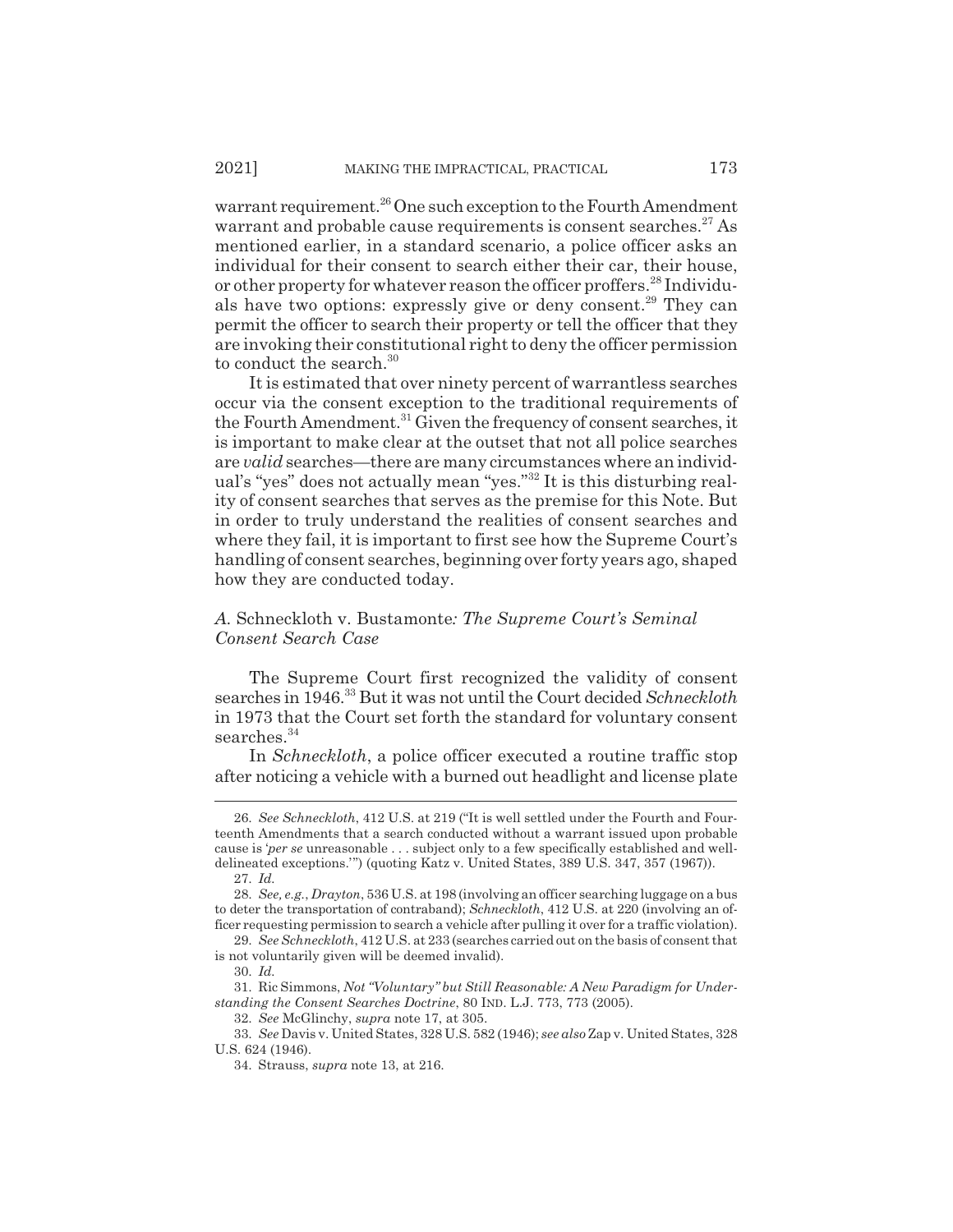light.35 Neither the driver nor four of his five passengers, including Bustamonte, were able to produce a driver's license.<sup>36</sup> In that moment, the officer asked everyone to exit the vehicle and asked for consent to search the car.<sup>37</sup> One of the passengers responded, "[s]ure, go ahead," and then proceeded to assist the officer by opening the trunk of the car.38 None of the passengers were threatened with arrest prior to the officer conducting his search.<sup>39</sup> The search ultimately uncovered three stolen checks which were later submitted into evidence and used to convict Bustamonte of possession of a completed check with intent to defraud.40 Bustamonte unsuccessfully moved to suppress the evidence used against him on the grounds that "the search was obtained in a coercive atmosphere, . . . the consent was therefore involuntary[,] and [therefore] the . . . search [was] consequently illegal."41

On appeal to the Supreme Court, both sides conceded that not only were consent searches constitutionally permissible, but that the State was required to prove that the consent was "freely and voluntarily given."42 The issue before the Court was what exactly the State had to prove in order to demonstrate that consent was in fact "voluntarily" given.<sup>43</sup> In order to determine how best to conceptualize what "voluntary" meant, the Court sought guidance from its line of Fifth and Fourteenth Amendment cases involving the voluntariness of a defendant's confession during police interrogations.<sup>44</sup> The Court concluded that, because "[t]hose cases yield no talismanic definition of 'voluntariness,'"45 it would instead base its view of voluntariness on two competing policy considerations: (1) the need for law enforcement to conduct consent searches and (2) ensuring the absence of coercive, unfair, and even brutal police tactics.<sup>46</sup> The Court also found it particularly persuasive that in its "confession" cases, the Court opted to assess the totality of the circumstances instead of basing its decision on one controlling factor.<sup>47</sup> As a result,

<sup>35.</sup> *Schneckloth*, 412 U.S. at 220.

<sup>36.</sup> *Id.*

<sup>37.</sup> *Id.*

<sup>38.</sup> *Id.*

<sup>39.</sup> *Id.*

<sup>40.</sup> People v. Bustamonte, 76 Cal. Rptr. 17, 18 (Ct. App. 1969).

<sup>41.</sup> *Id.* at 20.

<sup>42.</sup> *Schneckloth*, 412 U.S. at 222 (quoting Bumper v. North Carolina, 391 U.S. 543, 548 (1968)).

<sup>43.</sup> *Id.* at 223.

<sup>44.</sup> *Id.*

<sup>45.</sup> *Id.* at 224.

<sup>46.</sup> *Id.* at 225, 227.

<sup>47.</sup> *Id.* at 226.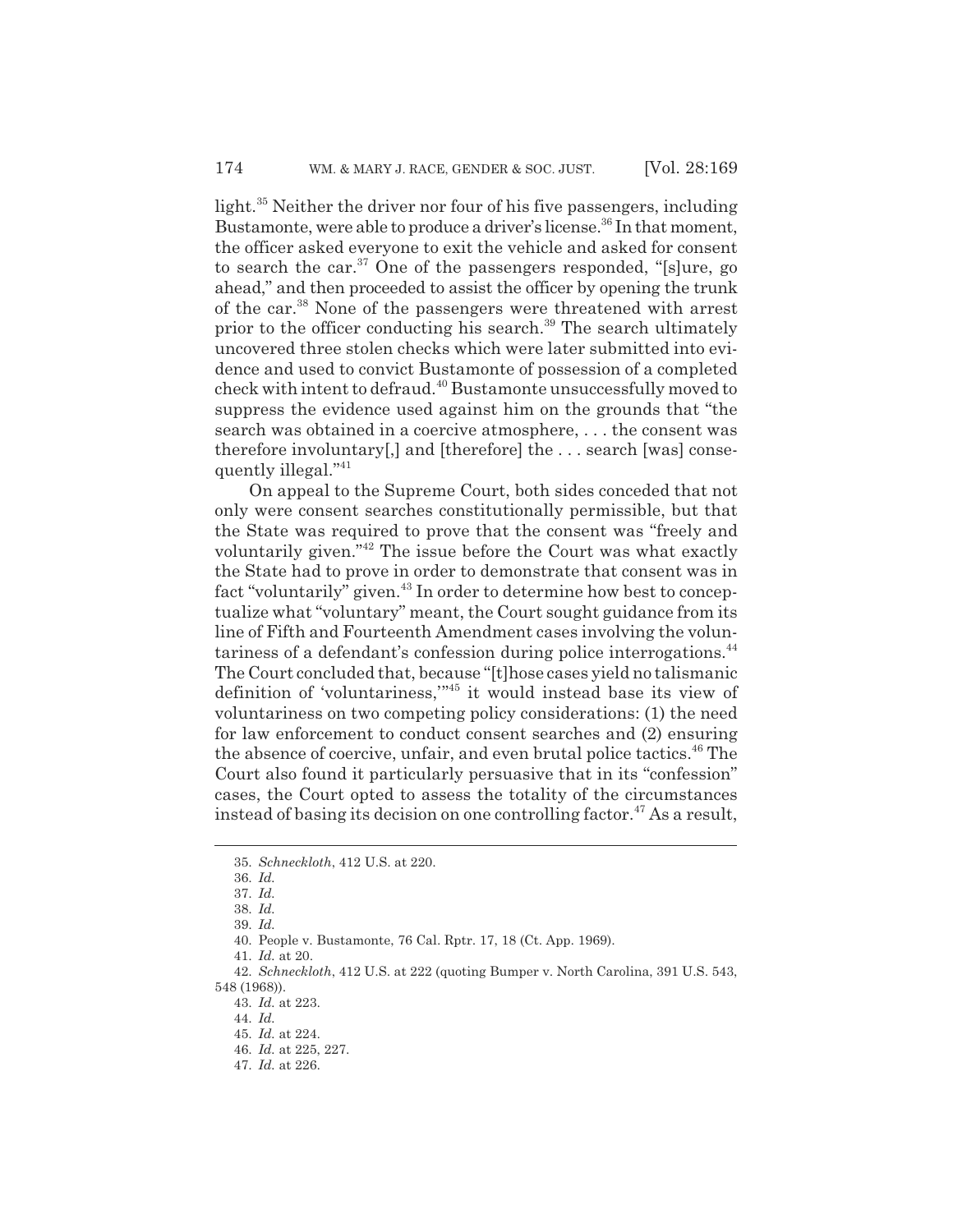the Court concluded that "'voluntar[iness]' . . . is a question of fact to be determined from the totality of all the circumstances."48

One very crucial aspect of the *Schneckloth* Court's decision was whether voluntary consent required an individual to be knowledgeable of their right to deny an officer's request to search their property.<sup>49</sup> Unlike the Ninth Circuit, which vacated the order denying Bustamonte's writ for habeas corpus because the State failed to show that the defendant was knowledgeable of his right to refuse consent,<sup>50</sup> the Supreme Court unequivocally stated that an individual's "knowledge of the right to refuse consent [was but] *one* factor to . . . take[] into account."51 The State need not prove that the target of a consent search had such knowledge in order for the target's consent to be valid. So, courts may deem consent voluntary without the police having advised the individual of their right to say "no."<sup>52</sup>

As previously mentioned, in order for the Court to conceptualize "voluntariness" in the context of consent searches, the Court sought guidance from its confession cases.53 For a confession to be voluntary, the Fifth Amendment requires officers to read suspects their *Miranda* rights.<sup>54</sup> In *Miranda*, the Court recognized that because of the inherently intimidating and coercive nature of police interrogations, certain procedural protections are necessary to protect a suspect's Fifth Amendment rights.55 In *Schneckloth,* though, the Court refrained from importing the same Fifth Amendment protections to Fourth Amendment consent searches.<sup>56</sup> The Court first expressed that requiring informed consent would "create serious doubt whether consent searches could continue to be conducted."57 Requiring proof of an individual's knowledge would, according to the majority, impose a heavy burden on the State and would make introducing evidence found during a search more difficult.<sup>58</sup> The majority not only

<sup>48.</sup> *Schneckloth*, 412 U.S. at 227.

<sup>49.</sup> Strauss, *supra* note 13, at 219.

<sup>50.</sup> Bustamonte v. Schneckloth, 448 F.2d 699, 700–01 (9th Cir. 1971), *rev'd*, 412 U.S. 218 (1973).

<sup>51.</sup> *Schneckloth*, 412 U.S. at 227 (emphasis added).

<sup>52.</sup> Burke, *supra* note 25, at 521.

<sup>53.</sup> *Schneckloth*, 412 U.S. at 223.

<sup>54.</sup> Miranda v. Arizona, 384 U.S. 436, 479 (1966) (*Miranda* explains that before subjecting a suspect to interrogation, they must first be informed of their Fifth Amendment right to remain silent. Anything they say can and will be used against them in court. The suspect has the right to have counsel present. And if the suspect cannot afford counsel, one will be provided to them.).

<sup>55.</sup> *Id.* at 458.

<sup>56.</sup> Strauss, *supra* note 13, at 219.

<sup>57.</sup> *Schneckloth*, 412 U.S. at 229.

<sup>58.</sup> *Id.* at 230 ("Any defendant who was the subject of a search authorized solely by his consent could effectively frustrate the introduction into evidence of the fruits of that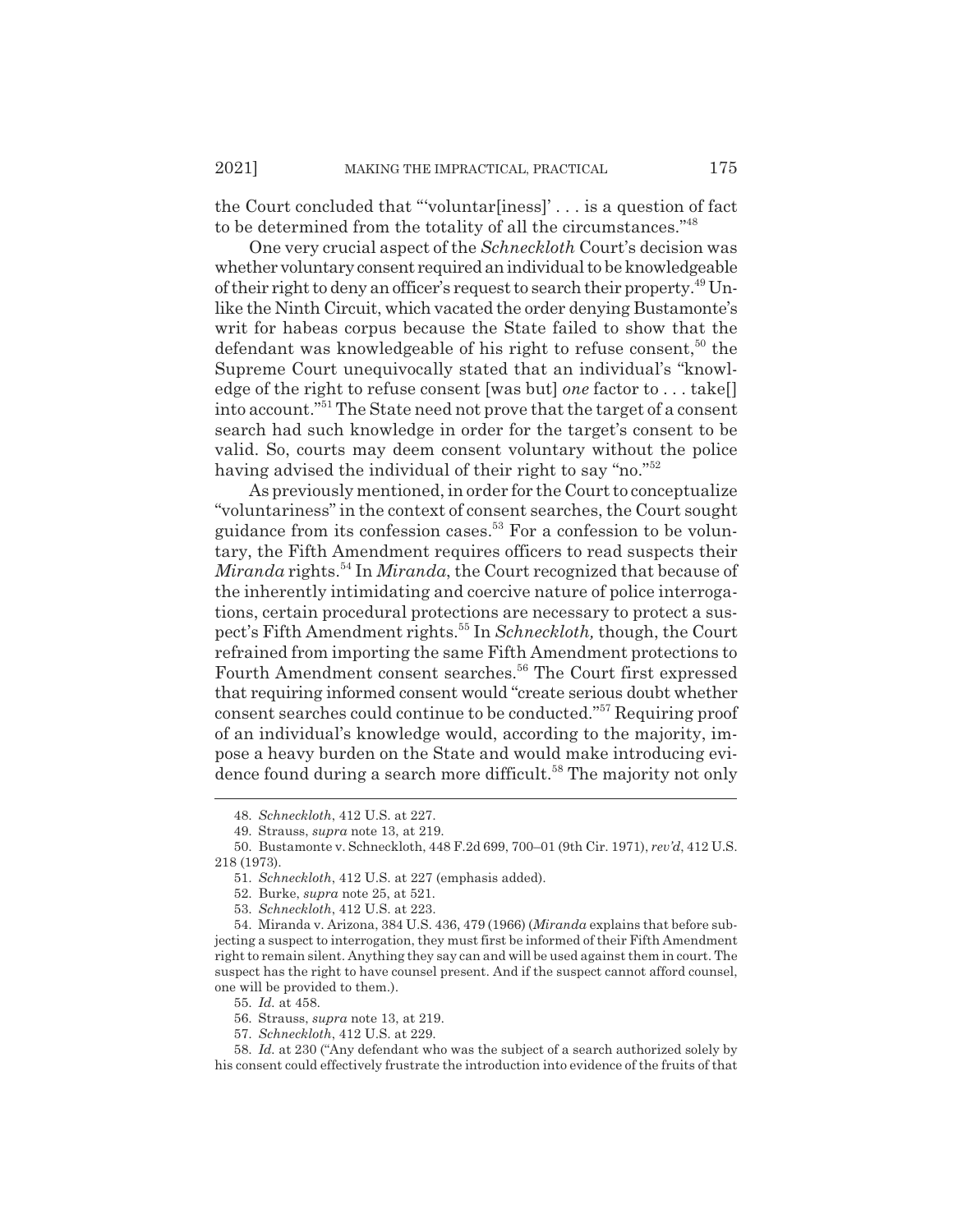dismissed a proof of knowledge requirement, but it rejected the idea of having officers advise individuals of their right to refuse consent.59 Indeed, the Court went as far as saying that "it would be *thoroughly impractical* to impose on the normal consent search the detailed requirements of an effective warning."60 To explain why an informed consent requirement would be impractical, the Court expressed that:

Consent searches are part of the standard investigatory techniques of law enforcement agencies. They normally occur on the highway, or in a person's home or office, and under informal and unstructured conditions. The circumstances that prompt the initial request to search may develop quickly or be a logical extension of investigative police questioning. The police may seek to investigate further suspicious circumstances or to follow up leads developed in questioning persons at the scene of a crime. These situations are a far cry from the structured atmosphere of a trial where, . . . a defendant is informed of his trial rights. And, while surely a closer question, these situations are still immeasurably far removed from "custodial interrogation" where, in *Miranda v. Arizona*, we found that the Constitution required certain now familiar warnings as a prerequisite to police interrogation. $61$ 

Extremely reluctant to extend *Miranda*'s rationale, the Court drew a distinction between police interrogations—which require certain safeguards to avoid coercion—and consent searches, which usually occur on "familiar territory" rather than a police station, therefore decreasing the presumption of coercion.<sup>62</sup> Operating under this belief that there is a "vast difference" between Fifth Amendment trial rights and the rights guaranteed under the Fourth Amendment,<sup>63</sup> the Court rejected the argument that voluntary consent required proof of a formal "waiver" of one's Fourth Amendment right.<sup>64</sup> Because the "knowing and intelligent waiver" requirement had been applied only to constitutionally protected rights meant to ensure a criminal defendant's fair trial,<sup>65</sup> the Court saw no reason to extend this standard to consent searches.<sup>66</sup>

search by simply failing to testify that he in fact knew he could refuse to consent. And the near impossibility of meeting this prosecutorial burden suggests why this Court has never accepted any such litmus-paper test of voluntariness.").

<sup>59.</sup> *Id.* at 231.

<sup>60.</sup> *Id.* (emphasis added).

<sup>61.</sup> *Id.* at 231–32 (citations omitted).

<sup>62.</sup> *Id.* at 247.

<sup>63.</sup> *See Schneckloth*, 412 U.S. at 241.

<sup>64.</sup> *Id.* at 235.

<sup>65.</sup> *Id.* at 237.

<sup>66.</sup> *See id.* at 241.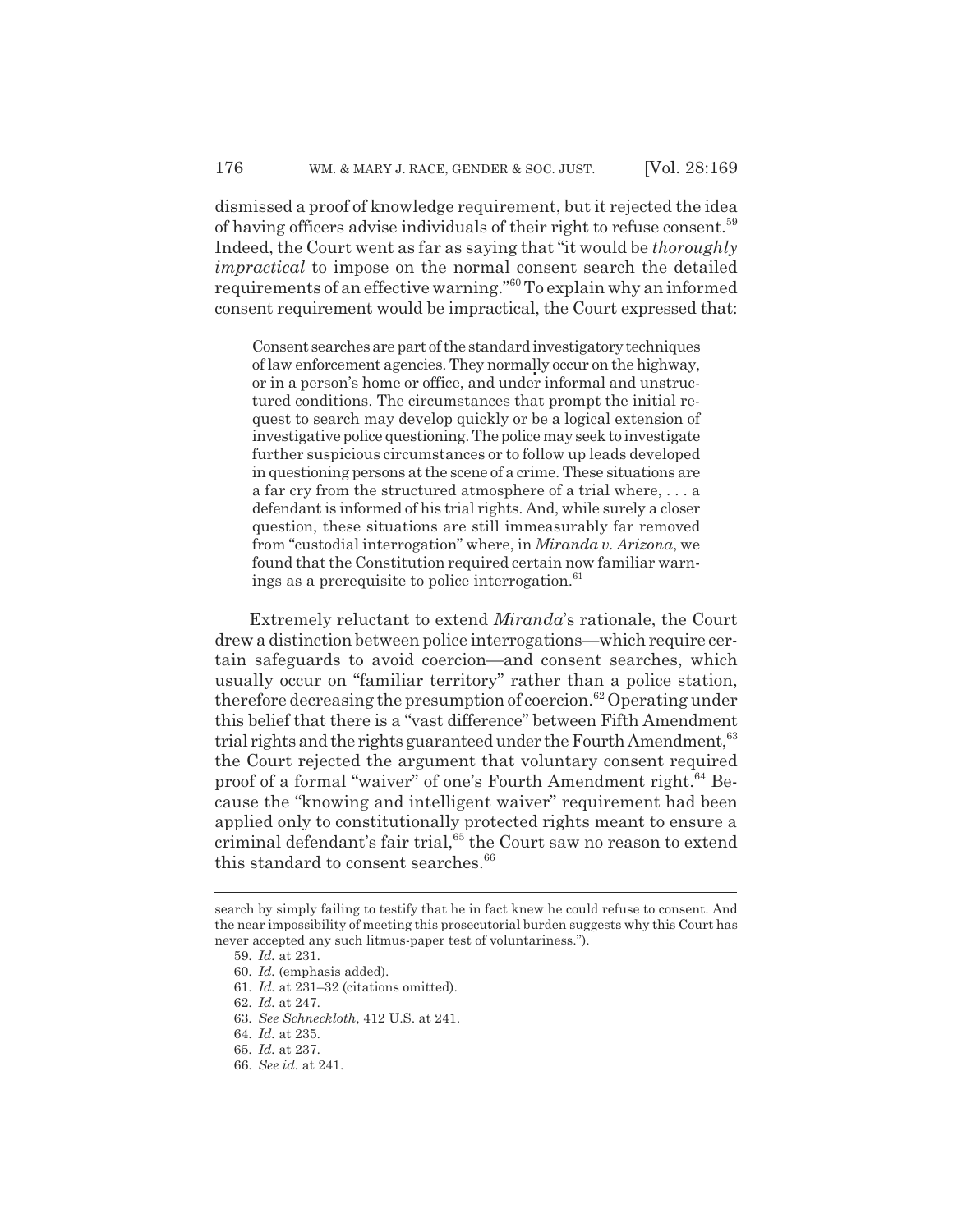The *Schneckloth* majority, therefore, found no reason to depart from the status quo—holding that consent must be voluntary, and not a result of duress or coercion, express or implied.<sup>67</sup> The voluntariness of consent is measured by analyzing the totality of the circumstances, and because officers are not required to inform individuals of their right to deny consent, knowledge of that right is only *one* factor to take into account.<sup>68</sup>

*B.* Schneckloth *Extended:* Ohio v. Robinette<sup>69</sup> and United States v. Drayton<sup>70</sup>

*1.* Ohio v. Robinette

Twenty-three years after deciding *Schneckloth*, the Supreme Court had to decide whether the Fourth Amendment required officers to advise individuals that they are "free to go" before their consent can be deemed voluntary.71 In *Robinette*, police initially stopped the defendant for speeding.72 After checking and then returning the defendant's driver's license, the officer asked whether the defendant had illegal contraband, weapons, or drugs in his car.<sup>73</sup> The defendant responded "no" and consented to the officer searching his vehicle which subsequently revealed controlled substances.<sup>74</sup>

On appeal to the Supreme Court, the Court unequivocally rejected the *per se* rule established by the Supreme Court of Ohio and held that advising defendants they are "free to go" is unnecessary to obtain valid consent.75 Reaffirming its decision in *Schneckloth*, the Court emphasized that voluntariness under the Fourteenth Amendment is determined by evaluating the circumstances surrounding each encounter.76 Though narrow in its holding, the Court's decision presumes that there are circumstances when an individual stopped by police would feel free to leave before being expressly told that they have the right to do so.<sup>77</sup> Ultimately, the Court maintained its

<sup>67.</sup> *Id.* at 248.

<sup>68.</sup> *See id.* at 249 (emphasis added).

<sup>69. 519</sup> U.S. 33 (1996).

<sup>70. 536</sup> U.S. 194 (2002).

<sup>71.</sup> *See Robinette*, 519 U.S. at 35.

<sup>72.</sup> *Id.*

<sup>73.</sup> *Id.* at 35–36.

<sup>74.</sup> *Id.* at 36.

<sup>75.</sup> *Id.* at 39–40. The Supreme Court of Ohio held that under these circumstances, "consensual interrogation[s] must be preceded by the phrase 'At this time you legally are free to go' or by words of similar import." *Id.* at 36.

<sup>76.</sup> *Robinette*, 519 U.S. at 39–40.

<sup>77.</sup> Burke, *supra* note 25, at 527.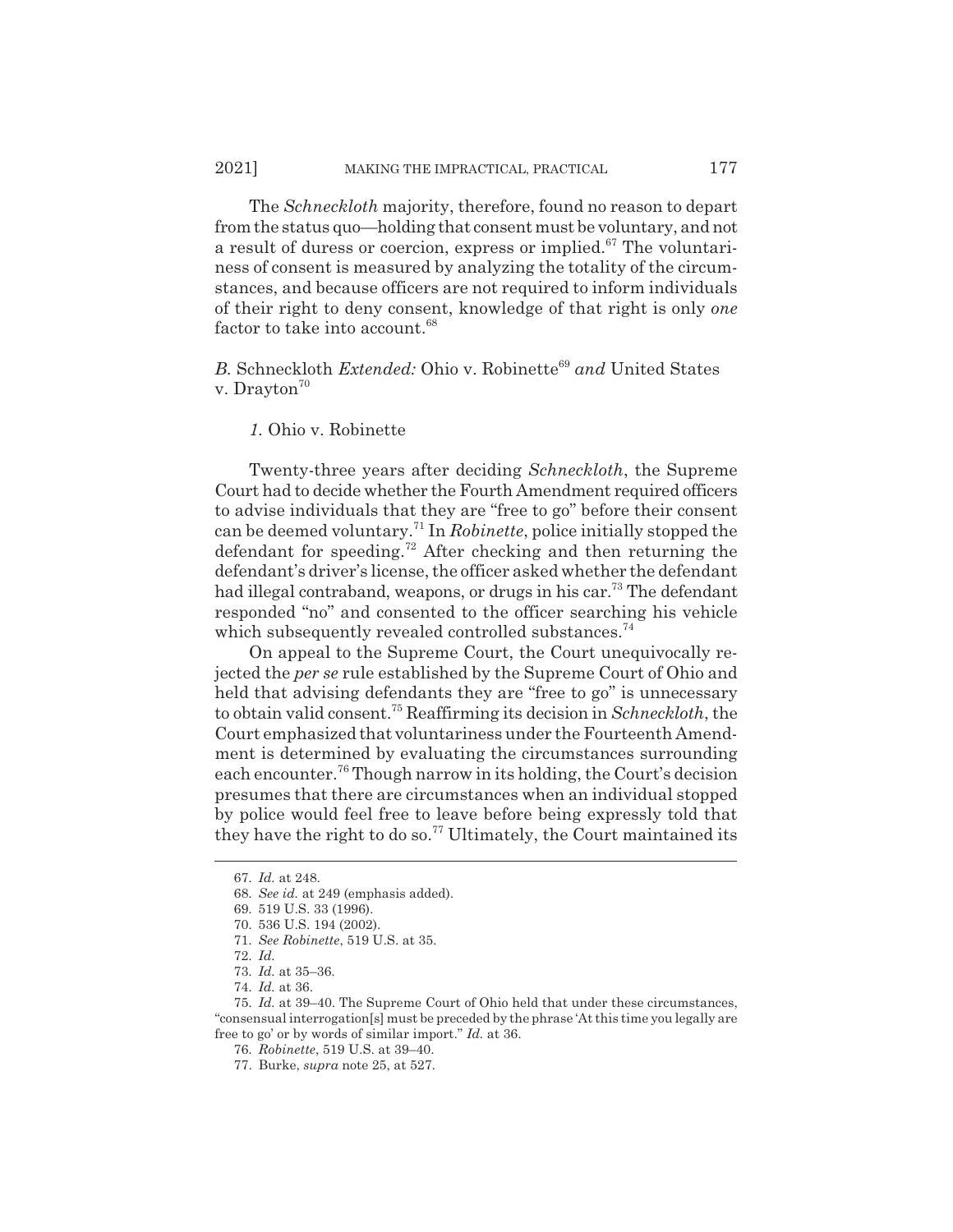position that for the most part, *per se* rules are never appropriate in the Fourth Amendment context, $78$  and the totality of the circumstances standard remains the best approach.79

#### *2.* United States v. Drayton

Six years after *Robinette*, the Supreme Court had to determine whether the Fourth Amendment required police officers to advise bus passengers of their right not to cooperate with questioning and consent searches.<sup>80</sup> In *Drayton*, defendants Christopher Drayton and Clifton Brown, Jr. were on board a Greyhound bus when police officers boarded as part of a routine drug and weapons search.<sup>81</sup> According to one of the officers, "passengers who declined to cooperate . . . or who chose to exit the bus at any time would have been allowed to do so," but "most people are willing to cooperate."<sup>82</sup> After obtaining consent to search the defendants bag, one officer asked for consent to search Brown's person.<sup>83</sup> Brown responded, "[s]ure," and after detecting "hard objects similar to drug packages detected on other occasions," officers took Brown into custody.84 Similarly, officers asked to search Drayton's person, and instead of articulating his consent, Drayton merely lifted his hands so officers could pat him down.<sup>85</sup> Officers subsequently arrested Drayton after detecting the same hard objects on his person.<sup>86</sup> A further search revealed that these "hard objects" were in fact bundles of drugs.<sup>87</sup>

At trial, the defendants unsuccessfully moved to suppress the drug evidence, claiming that their consent to the search was invalid.<sup>88</sup> Finding in favor of the defendants, however, the Court of Appeals held that bus passengers "do not feel free to disregard police officers' requests to search absent 'some positive indication that consent could have been refused.'"89 After granting certiorari, the Supreme Court first emphasized that under the circumstances, a reasonable person would not have felt barred from leaving the bus or denying consent to the encounter.<sup>90</sup> Because the officers did not use force or

<sup>78.</sup> *See Robinette*, 519 U.S. at 39–40.

<sup>79.</sup> *Id.*

<sup>80.</sup> *Drayton*, 536 U.S. at 197.

<sup>81.</sup> *Id.*

<sup>82.</sup> *Id.* at 198.

<sup>83.</sup> *Id.* at 199.

<sup>84.</sup> *Id.*

<sup>85.</sup> *Id.*

<sup>86.</sup> *Drayton*, 536 U.S. at 199.

<sup>87.</sup> *Id.*

<sup>88.</sup> *Id.* at 199–200.

<sup>89.</sup> *Id.* at 200 (quoting United States v. Washington, 151 F.3d 1354, 1357 (1998)).

<sup>90.</sup> *Id.* at 204.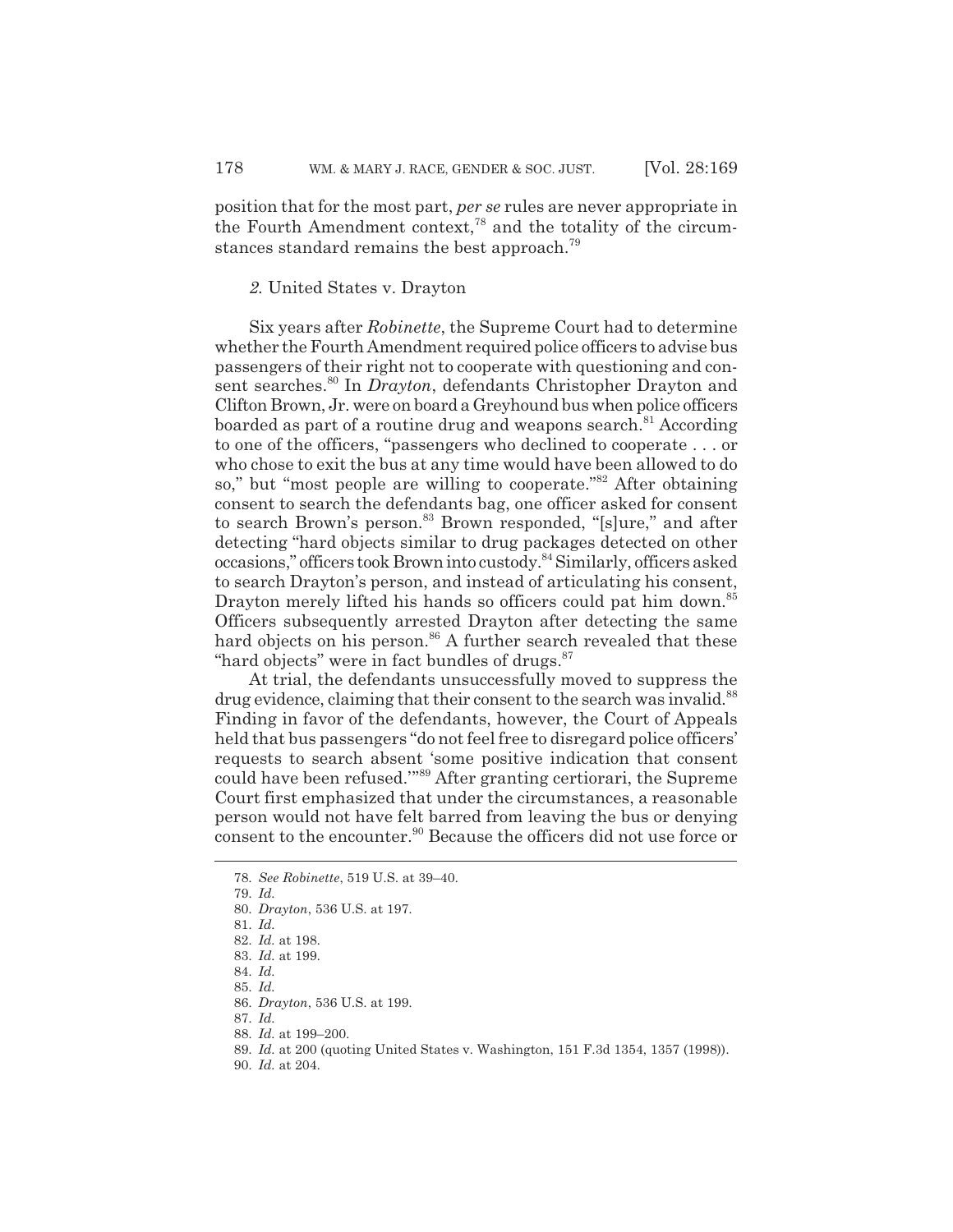intimidating movements, did not waive their weapons, did not block the bus exits, and did not threaten the defendants, the encounter was not coercive.<sup>91</sup> Consistent with its decisions in *Schneckloth* and *Robinette*, the Court made clear that a presumption of invalidity will not attach if citizens consent without a disclosure from police that they are free to refuse to cooperate.<sup>92</sup> According to the Court, "police" officers act in full accord with the law when they ask citizens for consent."93 And because it is up to the citizen to make police aware of their wishes, "when this exchange takes place, it dispels inferences of coercion."94

## II. CURRENT CONSENT DOCTRINE: PROBLEMATIC AND INCONSISTENT

Since 1973, the Supreme Court has espoused a narrative that the voluntariness of one's consent is best determined by examining the totality of the circumstances.<sup>95</sup> Although the Court continues to maintain this interpretation of the Fourth Amendment, *Schneckloth* has not gone without critique.<sup>96</sup> Not only was the decision criticized when it was announced, the decision is still subject to harsh criticism today.97 This section takes a closer look at the discord between the Court's reasoning in *Schneckloth*, the "totality of the circumstances" approach as applied, and the reality of consent searches.

## *A. The Court Got It Wrong: Criticisms of* Schneckloth*'s Rationale from the Bench*

Some of the first arguments in strong opposition to the Court's ruling in *Schneckloth* came from dissenting Justices Brennan and Marshall.<sup>98</sup> In his dissent, Justice Brennan expressed one of the more common criticisms of the majority's ruling: that there is no way an individual can waive a constitutional guarantee without first knowing it existed.<sup>99</sup> Taking a similar position, Justice Marshall questioned how "a decision made without knowledge of available alternatives can be treated as a choice at all."100 To Justice Marshall, the concept is

<sup>91.</sup> *Id.*

<sup>92.</sup> *Drayton*, 536 U.S. at 207.

<sup>93.</sup> *Id.*

<sup>94.</sup> *Id.*

<sup>95.</sup> *Schneckloth*, 412 U.S. at 227.

<sup>96.</sup> *See* Tracey Maclin, *The Good and Bad News About Consent Searches in the Supreme Court*, 39 MCGEORGE L. REV. 27, 52 (2008).

<sup>97.</sup> *Id.*

<sup>98.</sup> *See Schneckloth*, 412 U.S. at 276–77.

<sup>99.</sup> *Id.* at 277.

<sup>100.</sup> *Id.* at 284.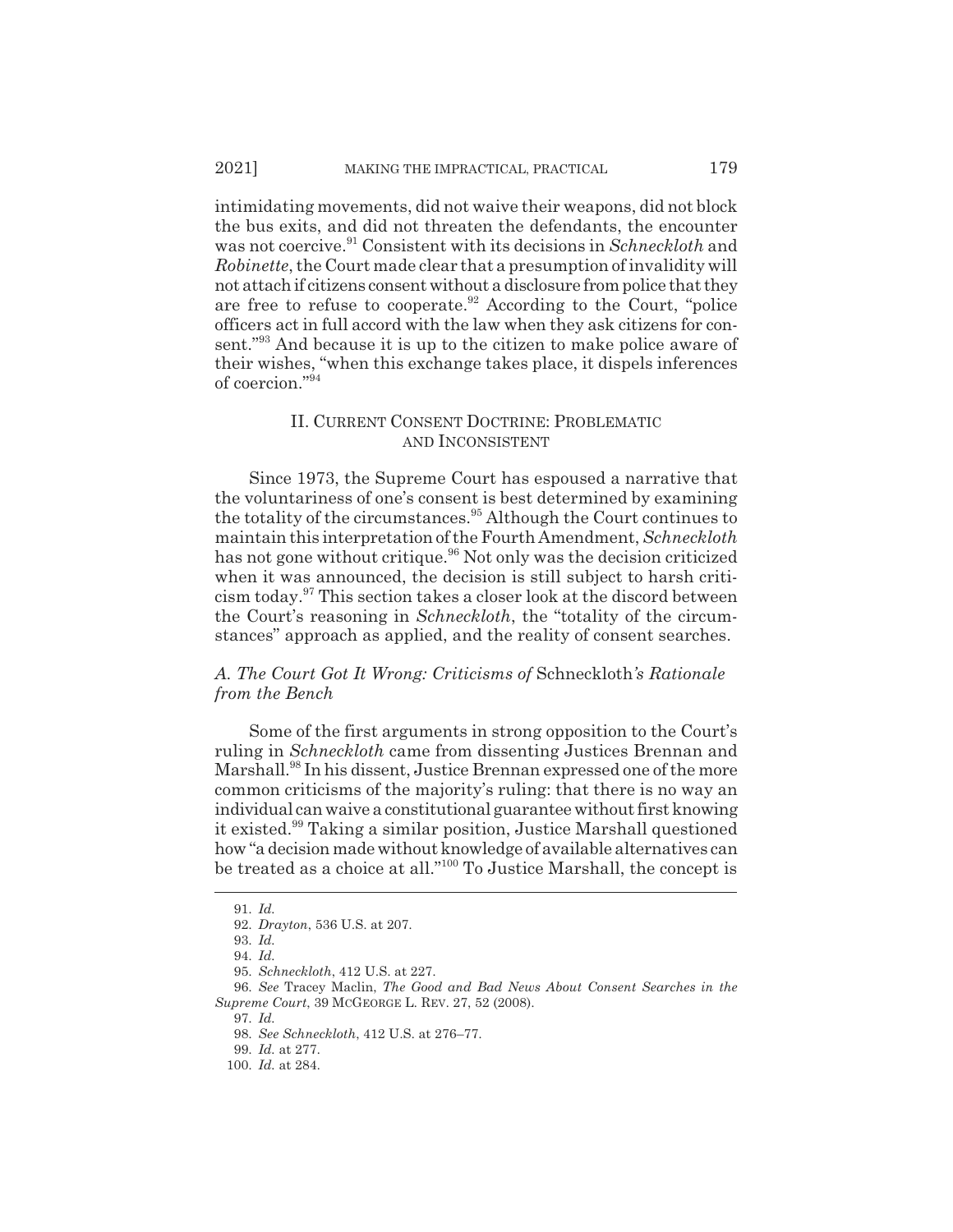simple: giving consent means making a "knowing" choice, and consent cannot be reliable if the individual did not know they could refuse consent.<sup>101</sup>

Whereas the *Schneckloth* majority justified its holding by asserting that "it would be thoroughly impractical to impose on the normal consent search the detailed requirements of an effective warning,"102 Justice Marshall logically contended that this argument of practicality was unwarranted.<sup>103</sup> Using the example of the FBI's routine use of consent search warnings, Justice Marshall emphasized the possibility that police can give warnings when asking for consent without anything "disastrous" happening.104 By refusing to implement an effective warning requirement, the Court not only allows police to continue "capitaliz[ing] on the ignorance of citizens," but it also ignores the limitations the Fourth Amendment places on police behavior.<sup>105</sup>

## *B. And What Happened to* Miranda v. Arizona*?*<sup>106</sup>

One of the most important factors that influenced the *Schneckloth* decision was the Court's desire not to create a second *Miranda*. 107 In *Miranda*, the Court held that police officers are required to inform persons subjected to custodial interrogations of their right to remain silent and their right to counsel. $108$  Given the inherently coercive and intimidating nature of police interrogations, knowledge of these rights before interrogations can begin is necessary to protect the basic rights enshrined in the Fifth Amendment.109 In *Schneckloth*, however, the Court did not possess the same level of skepticism about consent searches being inherently coercive like police interrogations.110 Instead, the Court reasoned that since consent searches "normally occur on a person's own familiar territory," there cannot be any inherently coercive tactics being used.<sup>111</sup> As discussed in further detail below, the Court's assertion here is simply untrue.<sup>112</sup>

111. *Id.* at 247.

<sup>101.</sup> *Id.* at 284–85.

<sup>102.</sup> *Id.* at 231.

<sup>103.</sup> *Id.* at 286.

<sup>104.</sup> *Schneckloth*, 412 U.S. at 287.

<sup>105.</sup> *Id.* at 288.

<sup>106. 384</sup> U.S. at 436.

<sup>107.</sup> Maclin, *supra* note 96, at 54.

<sup>108.</sup> *Miranda*, 384 U.S. at 467–73.

<sup>109.</sup> *Id.* at 467–68.

<sup>110.</sup> *Schneckloth*, 412 U.S. at 246 ("The considerations that informed the Court's holding in *Miranda* are simply inapplicable in the present case.").

<sup>112.</sup> *See* discussion *infra* Section II.D.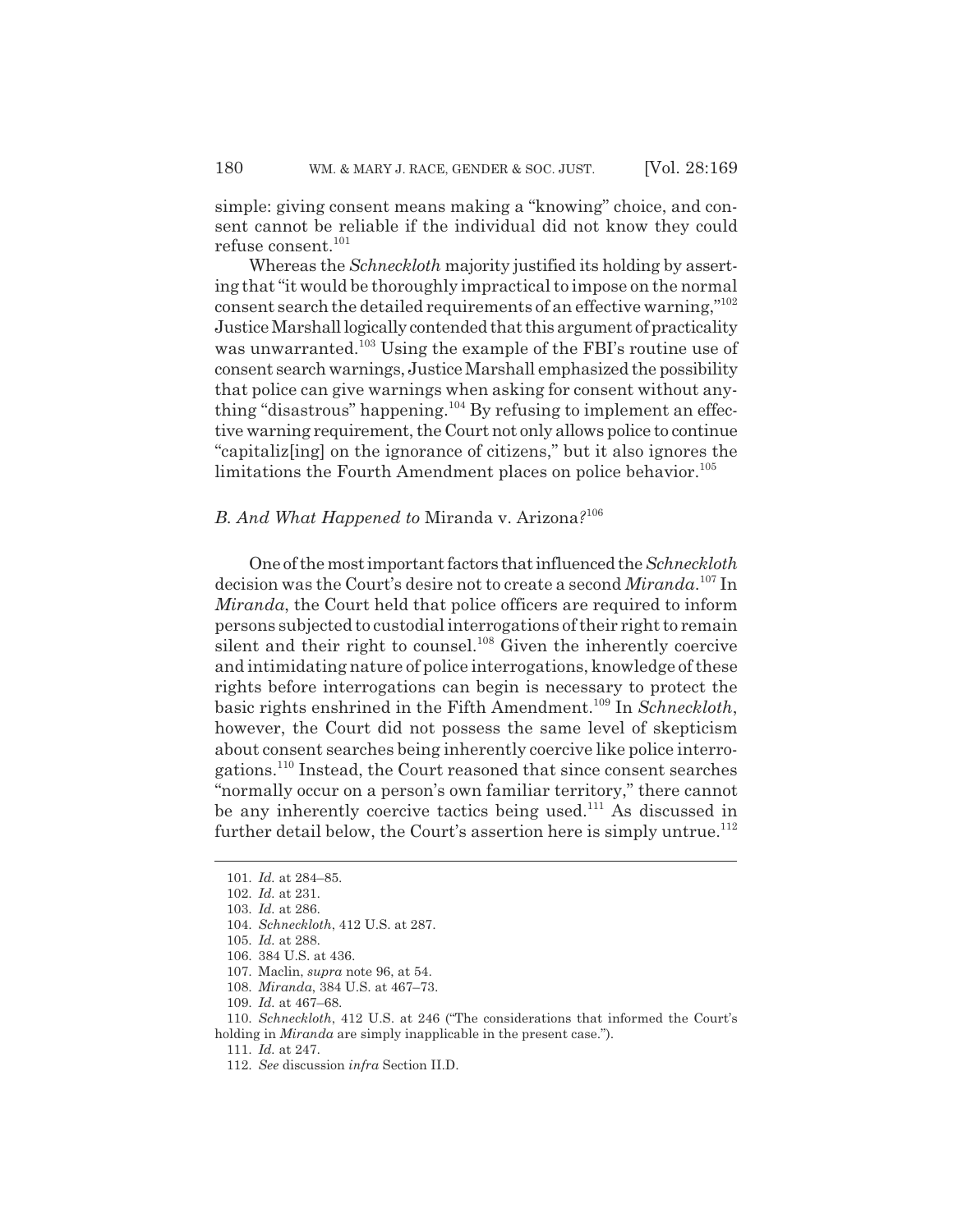Whether consent searches occur on the side of the road or in front of an individual's home, it is inevitable that individuals will feel some level of coercion given the mere fact that they are dealing with police.<sup>113</sup> Defendants have testified,<sup>114</sup> and courts have acknowledged<sup>115</sup> that an officer's request for consent is routinely perceived as an imperative backed by law rather than an option. $116$ 

The Court also justified distinguishing *Miranda*from*Schneckloth* by arguing that there is a "vast difference" between Fifth Amendment rights necessary to ensure a fair criminal trial and the rights guaranteed by the Fourth Amendment.117 While the "knowing and intelligent" waiver requirement is appropriate under the Fifth Amendment, the Court was concerned that extending this requirement to consent searches would inhibit the ability of police to conduct consent searches.<sup>118</sup>

The inconsistencies in the Court's approach in *Miranda* compared to *Schneckloth* are concerning.119 And after *Schneckloth* was decided, scholars agreed that the Court's decision represented a deviation from how the *Miranda* Court would have treated consent law.120 Scholars have argued that this drastic shift in the Courts' perspective is also ill-founded since circumstances surrounding consent searches are not all that different from those at issue in *Miranda*. 121 In fact, consent searches might even be more inherently

120. It is important to note the historical and political factors that were at play during this time. *Miranda*, written at the height of the Warren Court's power, represented the Court's landmark criminal procedure decision at the time. Gerard E. Lynch, *Why Not a* Miranda *for Searches?*, 5 OHIO ST. J. CRIM. L. 233, 238 (2007). In contrast, when the Burger Court decided *Schneckloth*, the Court "was simply not in the business of expanding the rights of criminal defendants." Gallini, *supra* note 18, at 268.

Between *Miranda* in 1966 and *Schneckloth* in 1973, the composition of the Court also changed drastically. Nixon's four newly appointed conservative Justices, along with *Miranda* dissenters Justices Stewart and White, made up the *Schneckloth* majority. And unsurprisingly, the remaining members of the *Miranda* majority (Justices Brennan, Douglass, and Marshall) dissented. Lynch, *supra*, at 238.

121. *See, e.g.*, Strauss, *supra* note 13, at 219 n.29 ("Except where consent is requested in a person's home, it is often sought in areas unfamiliar and intimidating. How many of us feel like we are on 'familiar territory' when pulled over to the side of the road by a police car or two?"); Janice Nadler, *No Need to Shout: Bus Sweeps and the Psychology of Coercion*, 2002 SUP. CT. REV. 153, 155–56 (2002) ("[O]bservers outside of the situation systematically overestimate the extent to which citizens in police encounters feel free to refuse. Members of the Court are themselves such outside observers . . . .").

<sup>113.</sup> Strauss, *supra* note 13, at 235.

<sup>114.</sup> *Id.* at 241.

<sup>115.</sup> *Id.*

<sup>116.</sup> *Id.*

<sup>117.</sup> *Schneckloth*, 412 U.S. at 241.

<sup>118.</sup> Strauss, *supra* note 13, at 220.

<sup>119.</sup> Maclin, *supra* note 96, at 54.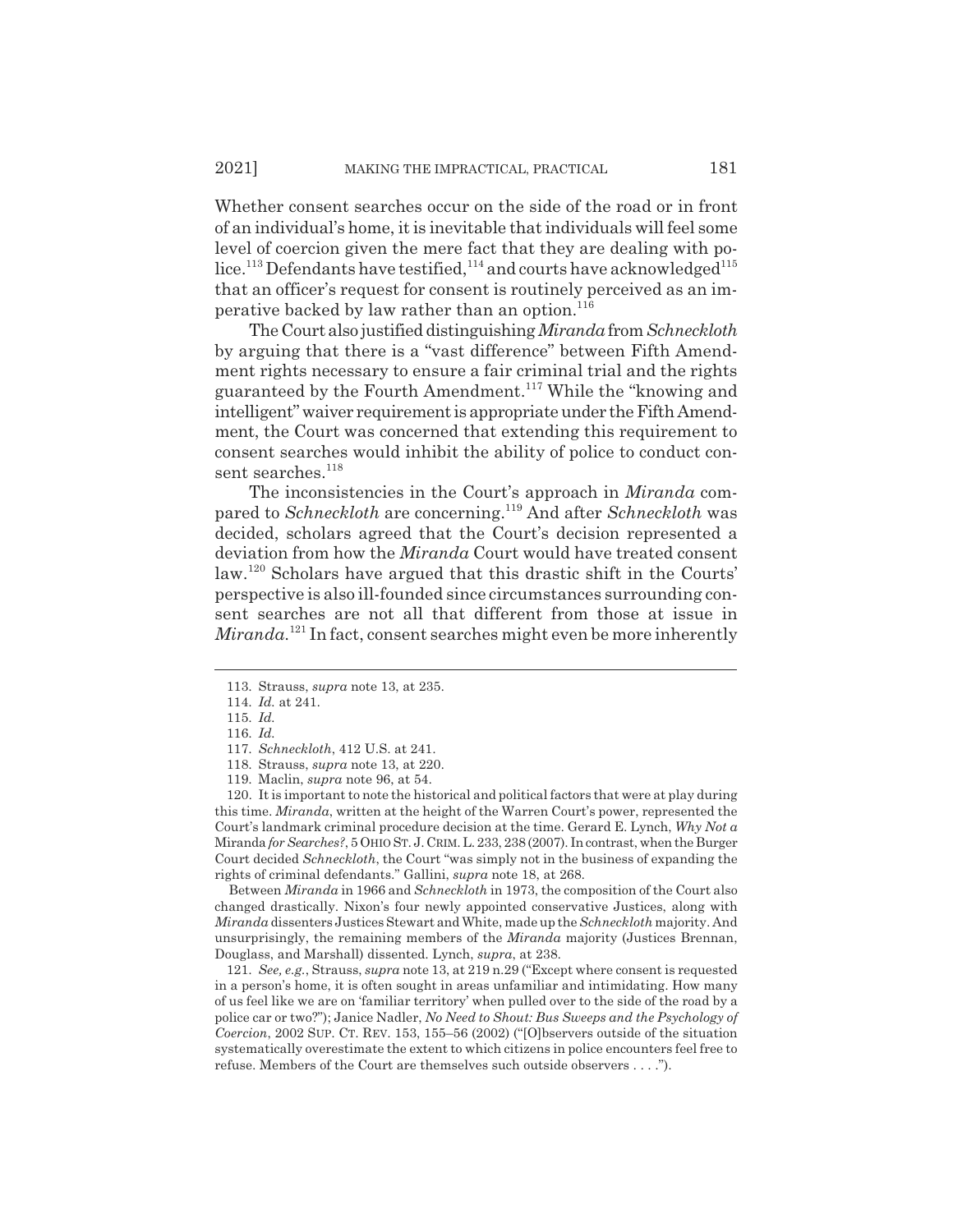coercive than the Court admits.<sup>122</sup> What is even more puzzling is that one of the underlying motivations for the *Miranda* decision was the Court's desire to avoid the complications faced when trying to apply a voluntariness standard, whereas the *Schneckloth* majority made no effort to reconcile the cases, and instead "blithely" adopted this approach.123 Unlike in *Miranda*, where the coercive aspects of police interrogation tactics were at the forefront of the Court's mind, the Court in *Schneckloth* showed no concern for limiting opportunities for police abuse of authority.<sup>124</sup>

## *C. The Totality of the Circumstances Test as Applied*

Another problematic aspect of the Court's rationale in *Schneckloth* is that it left courts, police officers, and litigants with a vague "totality of the circumstances" approach that has proven rather difficult to implement and understand.125 This lack of understanding and uniformity has led to consent search doctrine not working as it should and courts reaching improper conclusions as a result.<sup>126</sup>

In *Schneckloth*, the Court stated that when looking at the surrounding circumstances, "account must be taken of subtly coercive police questions, as well as the possibly vulnerable subjective state of the person who consents." $127$  Engaging in this subjective analysis should seem necessary, since determining if a defendant voluntarily consented implicates specific characteristics of that person.<sup>128</sup> However, while the Court's statement suggests that defendants can attempt to invalidate their consent based on subjective factors, such as intelligence or level of education, courts rarely analyze these factors.<sup>129</sup> Even in cases where these subjective traits are taken into consideration, they are hardly dispositive and rarely used to exclude evidence.130 Instead, consent searches are regularly upheld "except in extreme cases that almost always focus not on subjective factors of the suspect, but on the behavior of the police."131

<sup>122.</sup> Matthew Phillips, Note, *Effective Warnings Before Consent Searches: Practical, Necessary, and Desirable*, 45 AM. CRIM. L. REV. 1185, 1188 (2008).

<sup>123.</sup> Lynch, *supra* note 120, at 239.

<sup>124.</sup> *Id.*

<sup>125.</sup> Strauss, *supra* note 13, at 220–21.

<sup>126.</sup> Phillips, *supra* note 122, at 1189.

<sup>127.</sup> *Schneckloth*, 412 U.S. at 229.

<sup>128.</sup> Simmons, *supra* note 31, at 778.

<sup>129.</sup> Phillips, *supra* note 122, at 1189.

<sup>130.</sup> *Id.*; *see also* Strauss, *supra* note 13, at 222 (finding "only a handful of cases—out of hundreds of decisions—in which the court analyzed the suspect's particular subjective factors. [And of those cases,] only a few courts found them compelling" after reviewing years of post-*Schneckloth* consent search decisions); Maclin, *supra* note 96, at 62.

<sup>131.</sup> Strauss, *supra* note 13, at 227.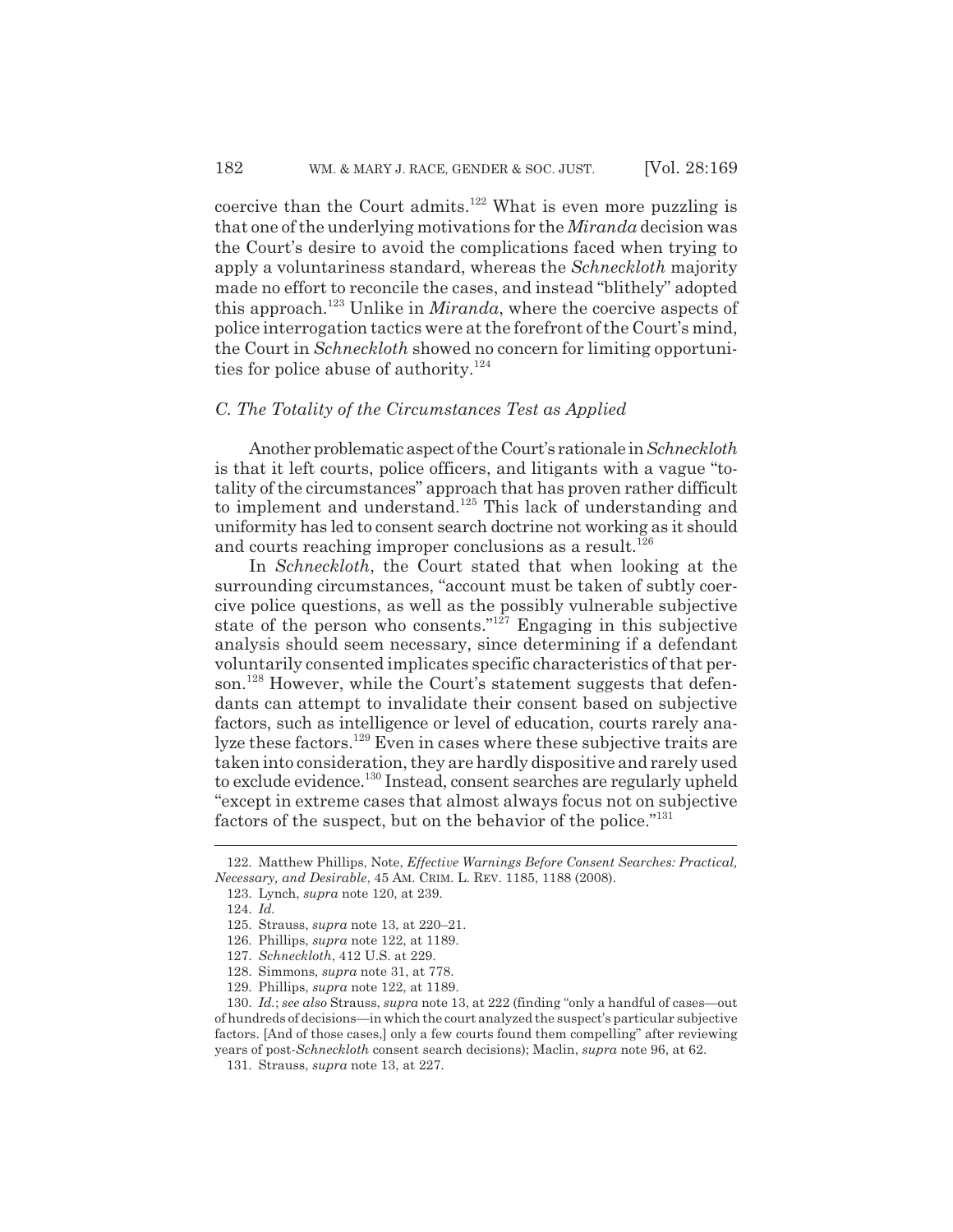In 2006, Brian Sutherland conducted a study to test the effect of subjective factors on federal district court decisions to suppress evidence obtained after consent searches.<sup>132</sup> The main motivation behind this study was to confirm or dispel yet another critique of *Schneckloth* that argues that "voluntariness" is nothing more than legal fiction.133 As such, a strong correlation would show that courts routinely give weight to certain subjective factors, while a weak correlation would illustrate that these factors are given "inconsistent weight, are inconsistently utilized, or are less important than other factors, such as police misconduct."134 Since the totality of the circumstances standard allows courts to rely on any factor relevant to the voluntariness inquiry, Sutherland focused on factors that were "relevant and predictive of the trial court's decision, susceptible to reliable and valid measurement, and appear in many or more judicial opinions in the sample."135 The factors used for the study were: police use of a consent form, whether the defendant was in custody, Fourth Amendment violations prior to asking for consent, whether the defendant was at home, evidence of language barriers, police use of threats, and whether police brandished their weapons.136

Of the 142 cases in Sutherland's sample, federal district courts granted the defendant's motion to suppress evidence for lack of voluntary consent in only thirty-five cases.<sup>137</sup> The sample data indicated that the factor most likely to lead a court to invalidate consent is a Fourth Amendment violation by the police.138 Meanwhile, subjective factors related to each defendant barely received any discussion in the district courts' decisions.<sup>139</sup> Sutherland concluded that the study supported the argument that "voluntariness" is merely legal fiction.<sup>140</sup> Instead of courts actually taking into account "the possibly vulnerable subjective state of the person who consents" like *Schneckloth*

<sup>132.</sup> Brian A. Sutherland, *Whether Consent to Search Was Given Voluntarily: A Statistical Analysis of Factors That Predict the Suppression Rulings of the Federal District Courts*, 81 N.Y.U. L. REV. 2192, 2195 (2006).

<sup>133.</sup> *Id.* at 2199. Critics making this "legal fiction" argument emphasize that the Court's flawed understanding of voluntariness ignores psychological insights into consent and compliance. *See* Nadler, *supra* note 121, at 155 (noting the "ever-widening gap between Fourth Amendment consent jurisprudence, on the one hand, and scientific findings about the psychology of compliance and consent on the other").

<sup>134.</sup> Sutherland, *supra* note 132, at 2195.

<sup>135.</sup> *Id.* at 2206.

<sup>136.</sup> *Id.* at 2209–12.

<sup>137.</sup> *Id.* at 2214.

<sup>138.</sup> *Id.*

<sup>139.</sup> Sutherland goes on to highlight that, in ninety-four of the 142 cases in the sample, the district court did not review any of the subjective traits relevant to the defendants. *Id.* at 2215.

<sup>140.</sup> Sutherland, *supra* note 132, at 2195.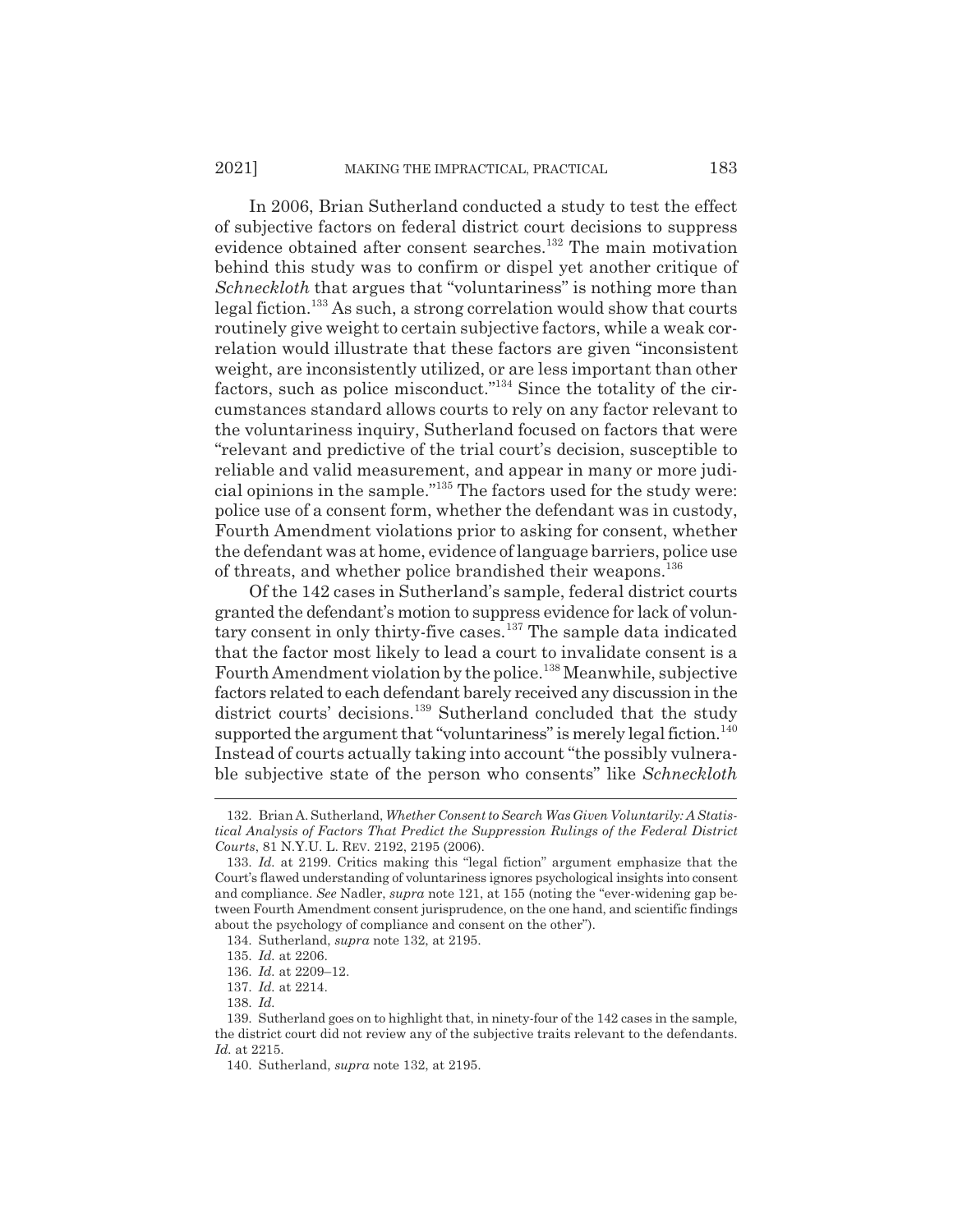appeared to instruct, $^{141}$  courts are more likely to find consent voluntary solely in the absence of police misconduct.<sup>142</sup>

Sutherland's study serves as just one example that illustrates how *Schneckloth* missed the mark by dismissing the need for a more rigid standard—like in *Miranda*—and instead focusing on an analysis of surrounding circumstances.143 Although the Court reasoned that its decision served to balance the need for consent searches and the need to protect citizens from coercion, in practice, the doctrine "has moved towards a purely objective analysis of the officer's actions."144

#### *D. The Undeniably Coercive Reality of Consent Searches*

Probably the most concerning aspect of current consent doctrine and the voluntariness standard is how detached it is from the reality of consent searches.<sup>145</sup> It is no secret that most individuals would not feel free to deny a police officer's request.<sup>146</sup> It is also not hard to understand why people are more likely to feel coerced when dealing with police officers.147 Yet, from *Schneckloth* to *Drayton*, the Supreme Court rendered judgments about the voluntariness of each defendant's actions by trying to use their own intuition to decide what a reasonable person would have done under those specific circumstances.148 Where the Courts' reasoning falls short, however, is in its failure to give proper weight to the psychological state of an individual (how the individual feels) rather than focusing on their free will to refuse consent. $149$ 

<sup>141.</sup> *Schneckloth*, 412 U.S. at 229.

<sup>142.</sup> Sutherland, *supra* note 132, at 2195.

<sup>143.</sup> *See* Nadler, *supra* note 121, at 155 (explaining the results of several studies which indicate the *Schneckloth* rule does not reflect the psychology of the situation which compels individuals to act as if they cannot choose to refuse the police officer's search).

<sup>144.</sup> Phillips, *supra* note 122, at 1189; *see* Nadler, *supra* note 121, at 162 ("The *Schneckloth* Court's emphasis on balancing order and liberty has receded in the background."); Simmons, *supra* note 31, at 779 ("It is an open secret that the subjectivity requirement of *Schneckloth* is dead."). *But see* John M. Burkoff, *Search Me?*, 39 TEX. TECH. L. REV. 1109, 1132–36 (2007) (arguing that under the Supreme Court's decision in *Georgia v. Randolph*, 547 U.S. 103 (2006), courts may be more inclined to consider subjective factors, such as "widely shared social expectations").

<sup>145.</sup> *See* Daniel L. Rotenberg, *An Essay on Consent(less) Police Searches*, 69 WASH. U. L.Q.175, 176 (1991) (arguing that current guidelines for consent searches are unreasonable when compared to the reality of its components).

<sup>146.</sup> Strauss, *supra* note 13, at 236 ("Numerous scholars and even judges have made the very basic observation that most people would not feel free to deny a request by a police officer.").

<sup>147.</sup> Nadler, *supra* note 121, at 174.

<sup>148.</sup> *Id.* at 168.

<sup>149.</sup> *Id.* at 166, n.28.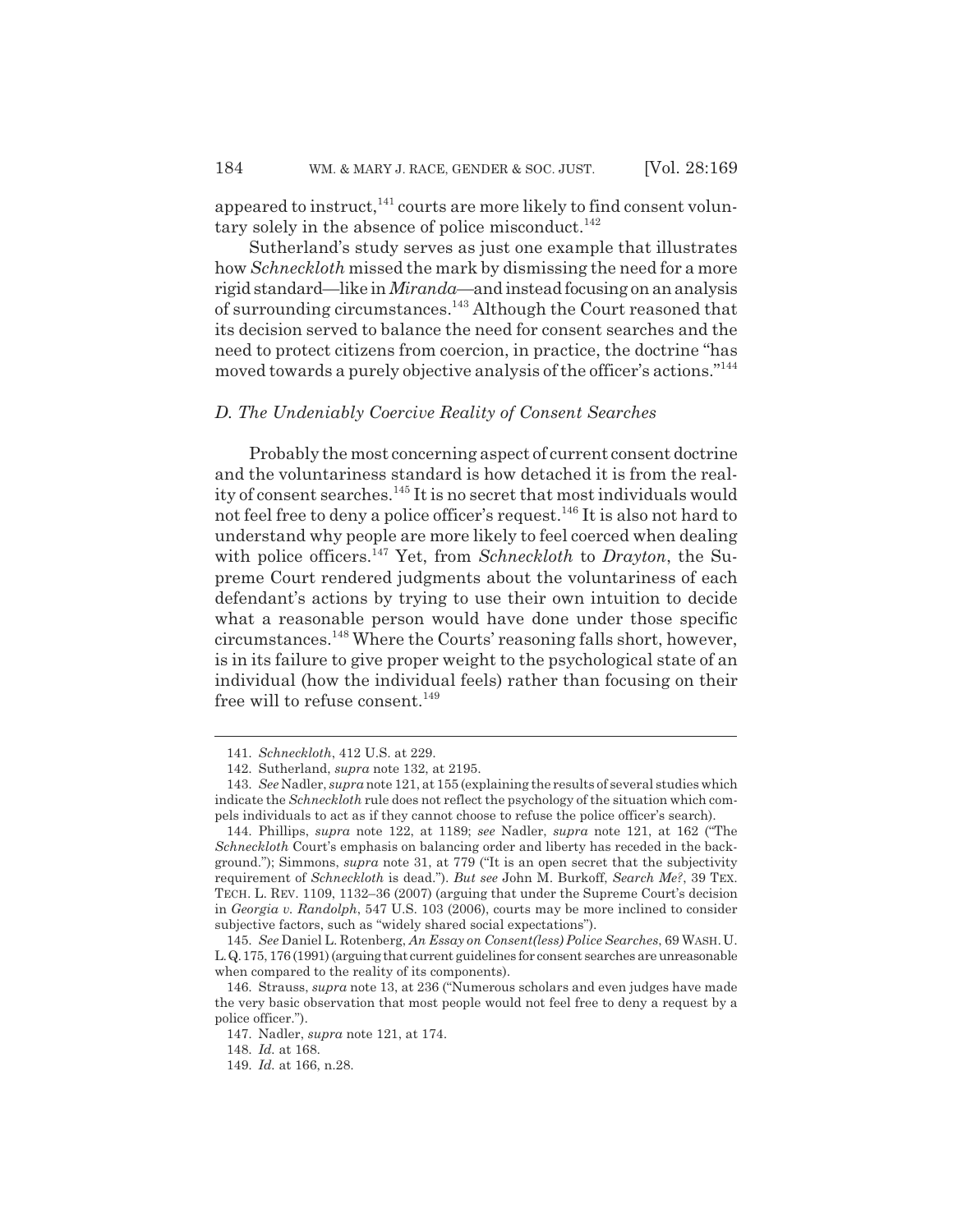Looking from the outside in, it might never make sense why an individual in possession of incriminating evidence would turn around and consent to a search of their property.<sup>150</sup> But the reality is, more often than not, people will acquiesce to police requests in situations where there is no benefit in doing so.<sup>151</sup> Setting aside for a moment the fact that many people are likely unaware that they can refuse consent requests, many consent to searches not because they actually want to, but because of the police officers' inherent authority.<sup>152</sup> And as authority figures, police do not have to use coercive statements to get what they want;<sup>153</sup> the uniform, badge, gun, and power already leave individuals interpreting "requests" as commands.154

#### *1. Consenting as a Person of Color*

People of color in America do not get treated the same by police compared to their white counterparts.<sup>155</sup> Still, current consent doctrine fails to properly account for the subjective reality of people of color "who may feel that they have no choice but to obey even a 'request' from a police officer."<sup>156</sup> Unfortunately, many people of color especially African Americans—know that refusing to comply with police requests can be deadly.157 In his dissent, Justice Alan Page articulated that as a Black man, he knew that "it [was] best to comply carefully and without question to the officer's request," which is a lesson he has also taught to his children.<sup>158</sup>

Justice Page's sentiment expressed twenty two years ago still rings true for many people of color today.159 It should therefore not

<sup>150.</sup> *Id.* at 187.

<sup>151.</sup> Strauss, *supra* note 13, at 239.

<sup>152.</sup> *See* Nadler, *supra* note 121, at 173 (explaining that whether an individual acquiesces turns on whether the requester holds a position of authority because those with authority greatly influence our decisions).

<sup>153.</sup> *Id.* at 189.

<sup>154.</sup> Maclin, *supra* note 96, at 28 n.6.

<sup>155.</sup> Strauss, *supra* note 13, at 243.

<sup>156.</sup> *Id.* at 235.

<sup>157.</sup> *Id.* at 242–43. For example, in July of 2015, Sandra Bland was initially pulled over during a routine traffic stop. After Bland questioned why the officer later ordered her to put out her cigarette, the situation escalated, and Bland was violently arrested. Three days later officers found Bland dead in her jail cell. Brett Parker, *Consent Searches and the Need to Expand Miranda Rights*, STANFORD POLITICS (Sept. 23, 2015), https://stanford politics.org/2015/09/23/consent-searches-need-expand-miranda-rights [http://perma.cc /97D6-2CJ8].

<sup>158.</sup> State v. Harris, 590 N.W.2d 90, 106 n.4 (Minn. 1999).

<sup>159.</sup> John Blake, *George Floyd. Ahmaud Arbery. Breonna Taylor. What Can Black Parents Possibly Tell Their Kids Now About Staying Safe?*, CNN (May 29, 2020), https:// www.cnn.com/2020/05/29/us/black-parents-children-safety-talk-blake/index.html [http://perma.cc/V6YQ-NLV3].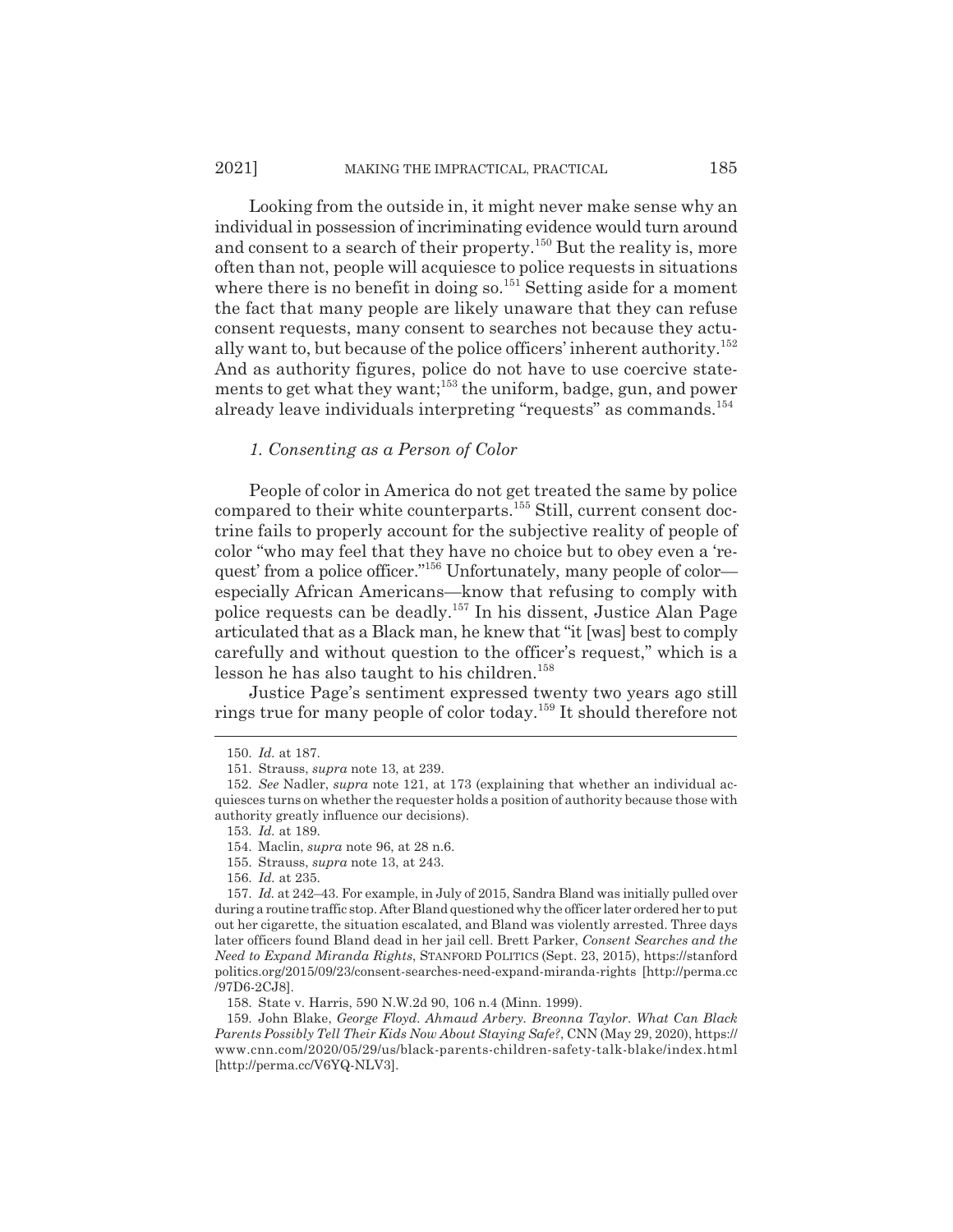be surprising that law enforcement themselves have recognized that consent searches may occur in racially discriminatory ways.160 In 2005, the Department of Justice found that of the roughly five percent of drivers searched during traffic stops, 9.5% were Black and 8.8% were Hispanic, whereas only 3.6% were white.<sup>161</sup> And in 2017, the District of Columbia Police Complaints Board reported that 76% of those alleging improper consent searches were Black.<sup>162</sup>

Still, the Court's naïve assertion that all persons are equally able to "just say no" when police request consent to search ignores the reality of many vulnerable populations.<sup>163</sup> This is also evidenced by the Court's focus on how "a reasonable person" would feel during a consent search.<sup>164</sup> The fact is, most people of color are apprehensive about engaging with police.<sup>165</sup> As one scholar notes, "when black people encounter the police, '[they] don't know whether justice will be meted out or whether judge, jury, and executioner is pulling up behind them.'"166 Ultimately, the analysis used by courts who follow *Schneckloth* and *Drayton* "directly conflicts with the black experience" and leaves people of color without the necessary protections the Fourth Amendment purports to afford.<sup>167</sup>

#### *2. The Frequency and Favorability of Consent Searches*

The issues discussed thus far would be of little significance if consent searches did not occur frequently. To the contrary, law enforcement agencies rely heavily on consent searches to uncover criminal activity.168 While the exact number of consent searches

<sup>160.</sup> McGlinchy, *supra* note 17, at 309.

<sup>161.</sup> MATTHEWR.DUROSE ET AL.,U.S.DEP'T OF JUST.,BUREAU OF JUST.STAT.,CONTACTS BETWEEN POLICE AND THE PUBLIC, 2005, at 1 (2007), https://www.bjs.gov/content/pub /pdf/cpp05.pdf [http://perma.cc/C7WQ-5KU9].

<sup>162.</sup> GOV'T OF D.C., OFFICE OF POLICE COMPLAINTS, PCB POLICY REPORT #17-5: CON-SENTSEARCH PROCEDURES 1 (2017), https://policecomplaints.dc.gov/sites/default/files/dc /sites/office%20of%20police%20complaints/publication/attachments/Consent%20Search %20Report%20FINAL.pdf [http://perma.cc/8938-H6U5].

<sup>163.</sup> Strauss, *supra* note 13, at 244 ("It is no more based in reality than the tooth fairy or Santa Claus.").

<sup>164.</sup> *See, e.g.*, *Drayton*, 536 U.S. at 204 ("Indeed, because many fellow passengers are present to witness officers' conduct, a reasonable person may feel even more secure in his or her decision not to cooperate with police on a bus than in other circumstances.").

<sup>165.</sup> Devon W. Carbado, *(E)racing the Fourth Amendment*, 100 MICH.L.REV. 946, 985 (2002).

<sup>166.</sup> *Id.* (quoting ROBERT L. JOHNSON & DR. STEVEN SIMRING, THE RACE TRAP: SMART STRATEGIES FOR EFFECTIVE RACIAL COMMUNICATION IN BUSINESS AND IN LIFE 127 (2002)).

<sup>167.</sup> Anthony J. Ghiotto, *Traffic Stop Federalism: Protecting North Carolina Black Drivers from the United States Supreme Court*, 48 UNIV. BALT. L. REV. 323, 381 (2019).

<sup>168.</sup> Nadler, *supra* note 121, at 153; *see also* Maclin, *supra* note 96, at 30 ("There is no disagreement that police prefer consent searches to other types of investigative techniques.").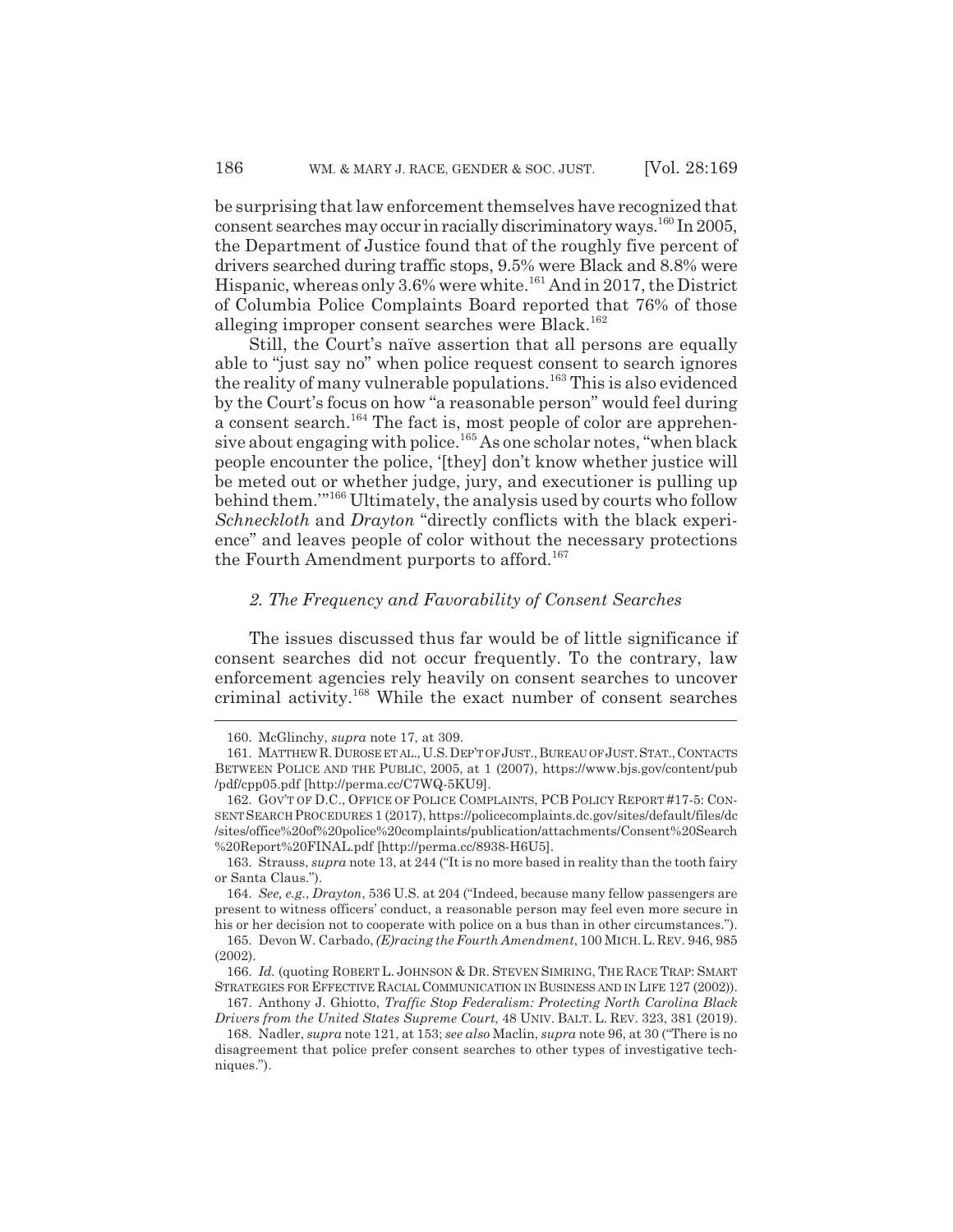conducted annually is unknown,<sup>169</sup> it is estimated that over ninety percent of warrantless searches occur through consent.170 Police officers favor consent searches because, *inter alia*, they are easy and they reduce the administrative hassle of attempting to execute a search warrant.<sup>171</sup> Consent searches give officers more discretion and power in situations where individuals would be reluctant to deny officer requests, $172$  and they reduce the risk of evidence being suppressed in court.<sup>173</sup> However beneficial consent searches may be to police, evidence increasingly suggests that there are more cons than pros to this approach.<sup>174</sup>

Not only do consent searches increase the risk of officers abusing their power, but they also are no more effective than other methods of conducting searches.175 Instead of yielding actual results, consent searches continue to expose innocent individuals<sup>176</sup> to "unnecessary police intrusion."177

While the Court may never admit it, scholars have certainly not shied away from labeling Fourth Amendment consent doctrine as "legal fiction."178 The Fourth Amendment appears to protect individuals by requiring police to obtain search warrants unless an individual voluntarily consents to being searched.<sup>179</sup> Yet, courts routinely ignore the psychological implications involved in giving consent,  $180$ courts are more inclined to find in favor of police during suppression hearings,<sup>181</sup> and courts have shifted towards a purely objective analysis of "voluntariness."182 So not only are individuals subject to unnecessary police intrusion, but they are often left without protection from the courts. On top of all this, current consent doctrine does not

175. McGlinchy, *supra* note 17, at 310; *see also* Phillips, *supra* note 122, at 1205 (asserting "the sheer ineffectiveness of consent searches" as a law enforcement tool).

<sup>169.</sup> Nadler, *supra* note 121, at 209 (explaining that it is difficult to tell how many consent searches occur nationwide because most police departments do not keep a record of every time their officers request consent to search).

<sup>170.</sup> Simmons, *supra* note 31, at 773.

<sup>171.</sup> Maclin, *supra* note 96, at 31.

<sup>172.</sup> McGlinchy, *supra* note 17, at 308.

<sup>173.</sup> Maclin, *supra* note 96, at 31.

<sup>174.</sup> *Id.* at 33.

<sup>176.</sup> Nadler, *supra* note 121, at 210.

<sup>177.</sup> McGlinchy, *supra* note 17, at 310.

<sup>178.</sup> *E.g.*, Sutherland, *supra* note 132, at 2195; *see, e.g.*, Simmons, *supra* note 31, at 775 (highlighting "the nearly unanimous condemnation of the Court's rulings on consensual searches. . . .").

<sup>179.</sup> U.S. CONST. amend. IV.

<sup>180.</sup> *See supra* notes 149–54 and accompanying text.

<sup>181.</sup> *See* Strauss, *supra* note 13, at 246–47 (explaining how judges will usually accept as true police testimony about receipt of consent, even when judges suspect the officer is lying).

<sup>182.</sup> *See* sources cited *supra* note 144 and accompanying text.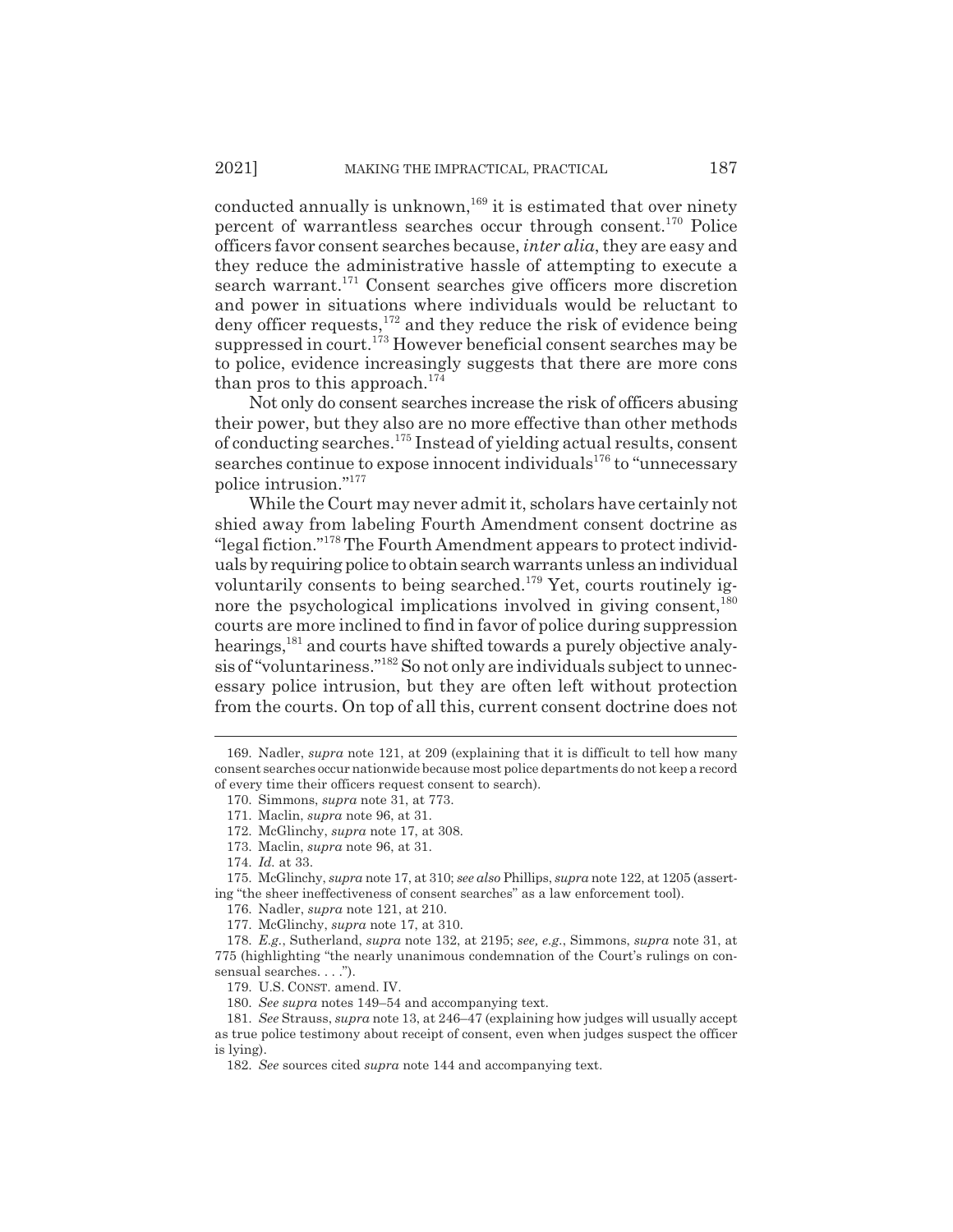prevent police from trying to pressure individuals to change their minds after initially denying consent to search.<sup>183</sup> Unlike with confessions, police are permitted to try and "wear[] down" individuals who deny consent until the officer gets what they want.<sup>184</sup> How can this be what the Fourth Amendment intended?

Well, it is not. Unsurprisingly, several states have since departed from *Schneckloth*'s logic given the stark inconsistencies between consent jurisprudence and the realities of consent searches.<sup>185</sup> In Mississippi, for example, its Supreme Court established a "knowledgeable waiver" requirement before individuals can consent to a search.<sup>186</sup> The New Jersey Supreme Court went as far as requiring the government to prove that defendants knew that they could deny consent.<sup>187</sup> And similarly, the Supreme Court of Washington determined that warnings of the right to deny, limit, and withdraw consent were required when officers sought consent to search someone's home.188

It is clear that the Court's current interpretation of the Fourth Amendment's reach is flawed and misguided.<sup>189</sup> However, because it is unlikely that the Court will rectify the issues presented by the current consent doctrine, it is time to shift the responsibility to the states. In order for individuals to receive the fullest protection afforded under the Fourth Amendment, it is time for all states to move towards adopting, at minimum, an informed consent requirement. Before delving into the specifics, it is worth taking a moment to frame this proposal in the context of the present-day relationship between law enforcement and the rest of society, as well as illustrate how an informed consent requirement is a modest step towards necessary change.

#### III. 2020: THE DAWN OF A NEW ERA FOR CRIMINAL JUSTICE REFORM

The brutal murder of George Floyd sent shockwaves throughout the nation.190 Video footage of Floyd's murder spurred a national

<sup>183.</sup> Strauss, *supra* note 13, at 250–51.

<sup>184.</sup> *Id.* at 251.

<sup>185.</sup> *See* Gallini, *supra* note 18, at 273–74.

<sup>186.</sup> Graves v. State, 708 So. 2d 858, 863 (Miss. 1997).

<sup>187.</sup> State v. Johnson, 346 A.2d 66, 68 (N.J. 1975). Note that this is exactly what the *Schneckloth* court deemed "impractical." *Schneckloth*, 412 U.S. at 231.

<sup>188.</sup> State v. Ferrier, 960 P.2d 927, 934 (Wash. 1998) (en banc).

<sup>189.</sup> *See* George C. Thomas III, *Terrorism, Race and a New Approach to Consent Searches*, 73 MISS. L. J. 525, 541 (2003) ("Consent is an acid that has eaten away the Fourth Amendment.").

<sup>190.</sup> On May 25, 2020, Minneapolis police arrested George Floyd after a store employee accused Floyd of purchasing cigarettes with a counterfeit bill. Within seventeen minutes of police arriving, Floyd lay unconscious, unable to breathe, and pinned underneath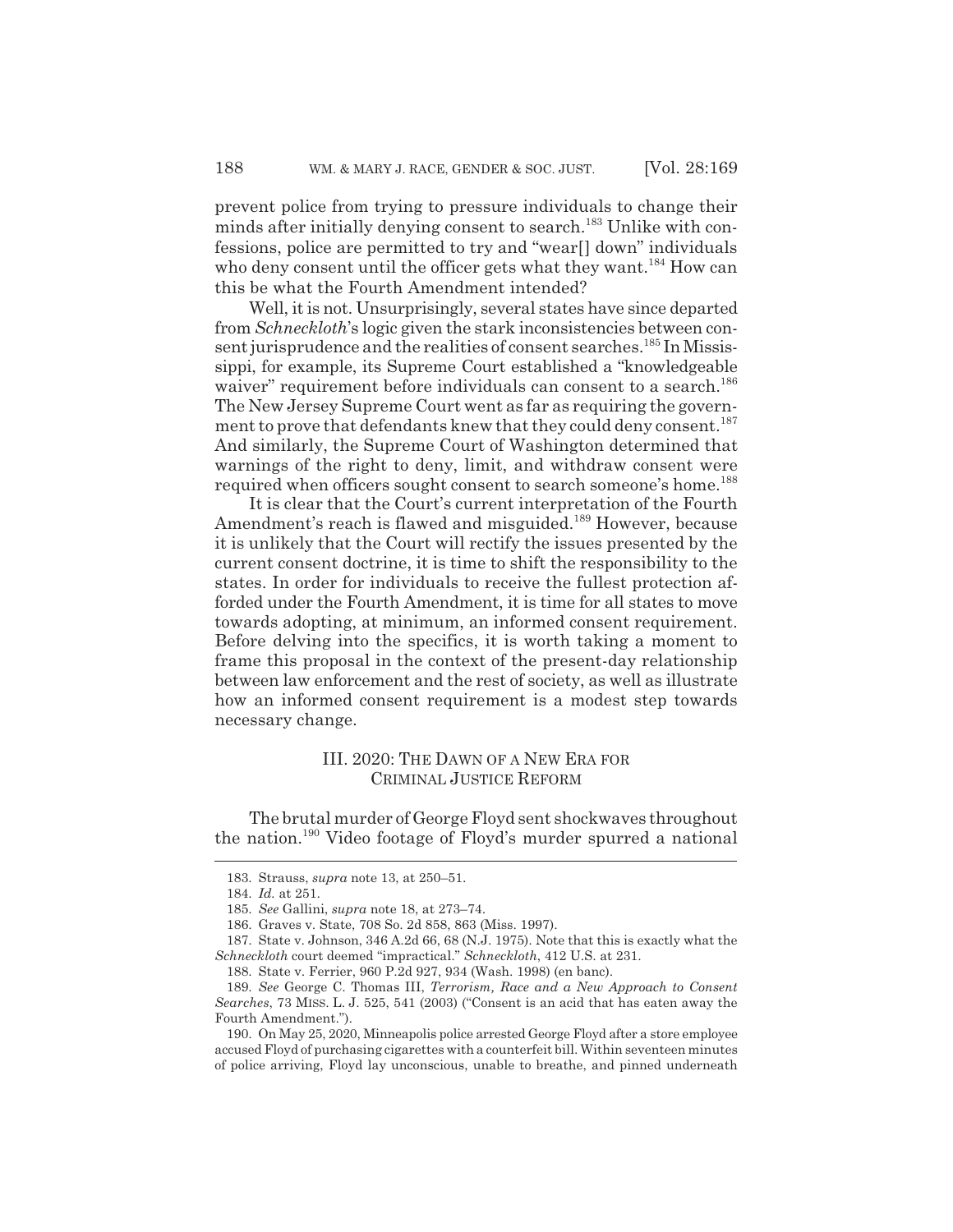uprising, with masses of people in different states joining together to protest police brutality and the unjust killings of unarmed Black Americans.<sup>191</sup> Although most protests were peaceful, they undeniably "triggered civil unrest in America at a scale not seen since the assassination of Martin Luther King Jr. in 1968."192 Not only did these protests spark overdue conversations about police brutality and racial inequality in America, but they also prompted discussions about eliminating "qualified immunity."<sup>193</sup>

Qualified immunity doctrine protects government officials from civil liability unless they violate a "clearly established" federal law.<sup>194</sup> Established out of thin air by the Supreme Court six years before Schneckloth,<sup>195</sup> qualified immunity aims to protect law enforcement from frivolous lawsuits and allow room for mistakes when police make split-second decisions in dangerous situations.<sup>196</sup> In practice, however, this doctrine has allowed police officers to violate an individual's constitutional rights, yet avoid liability because no prior court established police liability based on similar facts.<sup>197</sup>

While the Supreme Court has routinely upheld this doctrine, recent events have prompted the nation to take another look at its problematic nature.198 In the height of police brutality protests, Democratic lawmakers proposed a bill—the George Floyd Justice in Policing Act of 2020—that would serve to finally hold police accountable for their actions and combat police misconduct.<sup>199</sup> On the other

former police officer Derek Chauvin's knee. Evan Hill, Drew Jordan, Robin Stein, Ainara Tiefenthäler, Christiaan Triebert & Haley Willis, *How George Floyd Was Killed in Police Custody*, N.Y.TIMES (May 31, 2020), https://www.nytimes.com/2020/05/31/us/george-floyd -investigation.html [https://perma.cc/E949-GYLS].

<sup>191.</sup> Alex Altman, *Why the Killing of George Floyd Sparked an American Uprising*, TIME (June 4, 2020, 6:49 AM), https://time.com/5847967/george-floyd-protests-trump [https://perma.cc/M33H-WWHL].

<sup>192.</sup> *Id.*

<sup>193.</sup> Daniel Epps, *Abolishing Qualified Immunity Is Unlikely to Alter Police Behavior*, N.Y. TIMES (June 16, 2020), https://www.nytimes.com/2020/06/16/opinion/police-quali fied-immunity.html [https://perma.cc/T84U-5SBP].

<sup>194.</sup> William Baude, *Is Qualified Immunity Unlawful?*, 106 CALIF.L.REV. 45, 46 (2018). 195. The Supreme Court first introduced the doctrine of qualified immunity in Pierson

v. Ray, 386 U.S. 547 (1967). The Court later expanded the doctrine in Harlow v. Fitzgerald, 457 U.S. 800, 800 (1982).

<sup>196.</sup> Nina Totenberg, *Supreme Court Will Not Reexamine Doctrine That Shields Police in Misconduct Suits*, NPR (June 15, 2020, 9:55 AM), https://www.npr.org/2020/06/15/876 853817/supreme-court-will-not-re-examine-doctrine-that-shields-police-in-mis conduct -sui [https://perma.cc/E8VS-TK5R].

<sup>197.</sup> *See, e.g.*, Jessop v. City of Fresno, 936 F.3d 937, 943 (9th Cir. 2019) (holding that police officers who deliberately stole plaintiff's property while executing a search warrant were immune from liability because there was no "clearly established" constitutional protection governing those exact circumstances).

<sup>198.</sup> *See infra* notes 199–202 and accompanying text.

<sup>199.</sup> George Floyd Justice in Policing Act of 2020, H.R. 7120, 116th Cong. (2020).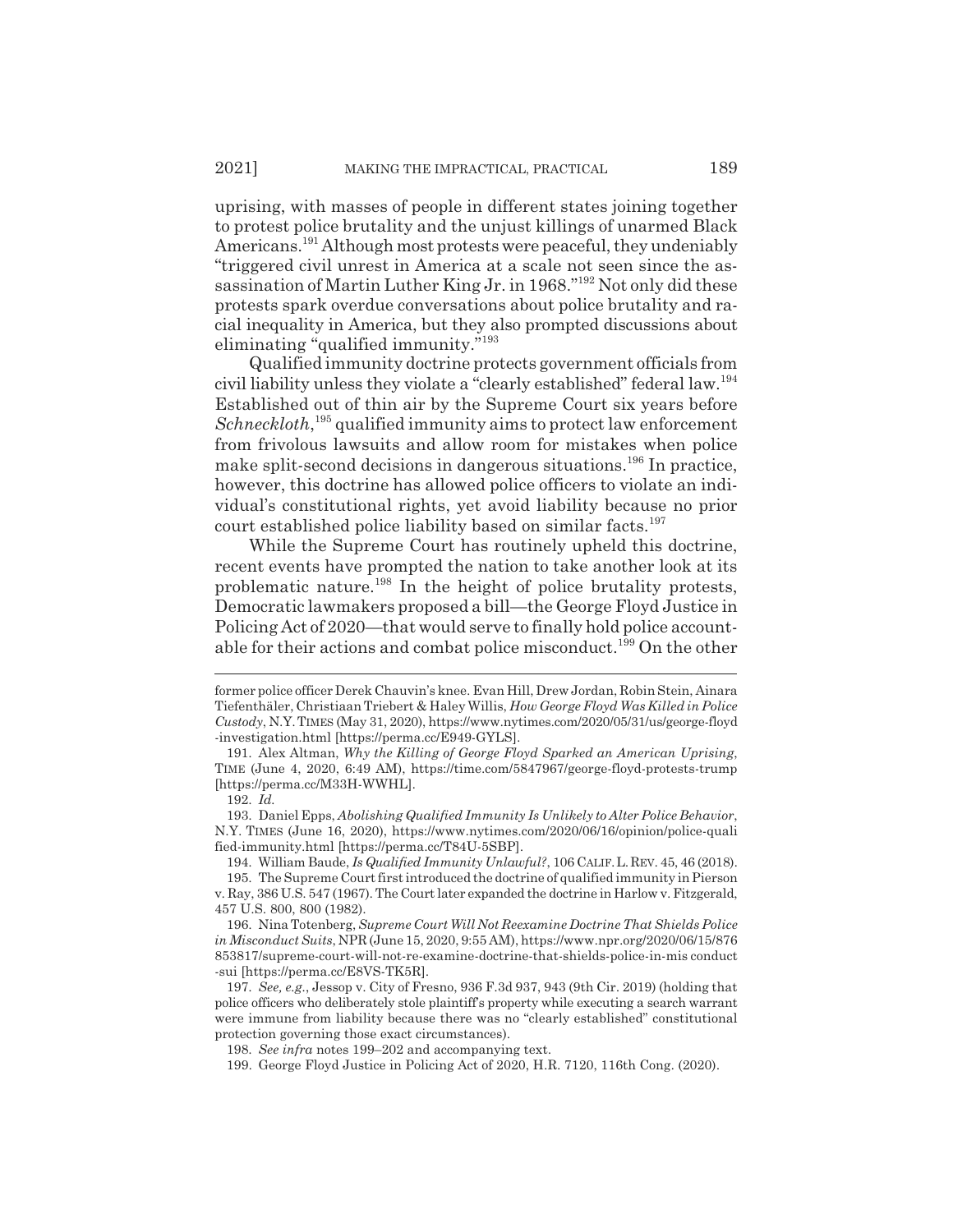side of the nation, Colorado Governor Jared Polis signed into law the "Law Enforcement Integrity and Accountability Act" that, *inter alia*, prohibits law enforcement from using qualified immunity as a defense against liability.<sup>200</sup> By passing this bipartisan police reform bill, Colorado became the first state to specifically remove qualified immunity as a defense available to police.<sup>201</sup> And while the Supreme Court refuses to reconsider qualified immunity,<sup>202</sup> conservative Justice Clarence Thomas and liberal Justice Sonya Sotomayor have both openly challenged the legitimacy of the doctrine.203

In addition to forcing the nation to re-examine the negative impacts of qualified immunity, the untimely deaths of unarmed Black Americans throughout 2020 sparked a movement to "defund the police."204 Recognizing that police officers are not always the most appropriate first responders, advocates proposed reallocating money from police departments to mental health, social services, housing, and education programs.205 By reducing funding for law enforcement, resources would finally go towards programs and initiatives that are better suited to address many of the issues police respond to daily.206

There is no doubt that 2020's unforgettable events catalyzed discussions about police reform in unprecedented ways.207 Prior to 2020, very few states had any measures in place to achieve what

205. *Id.*

<sup>200.</sup> S.B. 20-217, 73rd Gen. Assemb., 1st Reg. Sess. (Colo. 2020).

<sup>201.</sup> Jay Schweikert, *Colorado Passes Historic, Bipartisan Policing Reforms to Eliminate Qualified Immunity*, CATO INST. (June 22, 2020, 11:31 AM), https://www.cato.org/blog /colorado-passes-historic-bipartisan-policing-reforms-eliminate-qualified-immunity [https://perma.cc/L6MF-PTDQ].

<sup>202.</sup> Totenberg, *supra* note 196 ("In an unsigned order [rendered on June 15, 2020], the [C]ourt declined to hear cases seeking reexamination of the doctrine of 'qualified immunity.'").

<sup>203.</sup> *See* Baxter v. Bracey, 140 S. Ct. 1862, 1862 (2020) (Thomas, J., dissenting) ("[O]ur § 1983 qualified immunity doctrine appears to stray from the statutory text. . . ."); Kisela v. Hughes, 138 S. Ct. 1148, 1162 (Sotomayor, J., dissenting) ("[The Court's] one-sided approach to qualified immunity transforms the doctrine into an absolute shield for law enforcement officers, gutting the deterrent effect of the Fourth Amendment.").

<sup>204.</sup> Dionne Searcey, *What Would Efforts to Defund or Disband Police Departments Really Mean?*, N.Y. TIMES (June 8, 2020), https://www.nytimes.com/2020/06/08/us/what -does-defund-police-mean.html [https://perma.cc/M7DD-D7E8].

<sup>206.</sup> Rashawn Ray, *What Does 'Defund the Police' Mean and Does It Have Merit?*, BROOKINGS:*FIXGOV* (June 19, 2020), https://www.brookings.edu/blog/fixgov/2020/06/19 /what-does-defund-the-police-mean-and-does-it-have-merit [https://perma.cc/F7FD-VR9Q].

<sup>207.</sup> *Id.* ("George Floyd's death has galvanized much of America to move the needle toward police reform ideas—such as defunding the police—that were previously viewed as radical."); *see also* Keeanga-Yamahtta Taylor, *We Should Still Defund the Police*, THE NEW YORKER (Aug. 14, 2020), https://www.newyorker.com/news/our-columnists/defund -the-police [https://perma.cc/4ZEL-FCER] ("The repeated failures of substantive and meaningful reform have brought us to the point where concepts like 'defunding' and 'abolition' have permeated mainstream conversations.").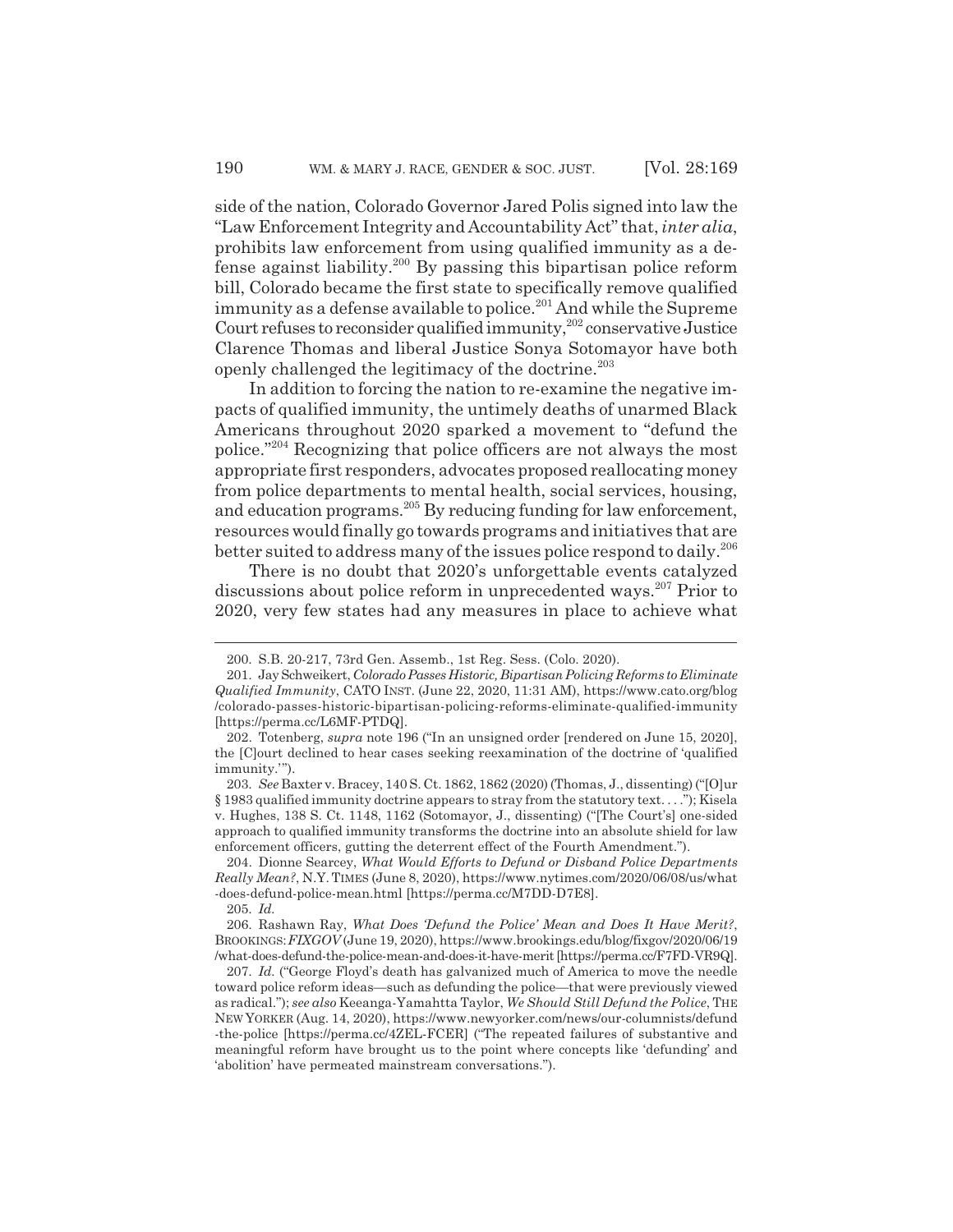"defunding the police" advocates for.<sup>208</sup> Although continued reform will be a gradual process, today's society is arguably very different than the society that welcomed qualified immunity doctrine and *Schneckloth*. 209 Americans are not only calling for change, but those in power are finally listening.<sup>210</sup> And while calls for police reform are not new, the circumstances in which these demands are being made certainly are.<sup>211</sup> If there is anything that can be gleaned from recent events, it is that there is no time better than the present to implement policing reform that may have been seen as too radical, unnecessary, or impractical in the past.

#### IV. THE TIME IS NOW:AMODEST PROPOSAL FOR NECESSARY CHANGE

Recall that in *Schneckloth*, the Court expressed that "it would be *thoroughly impractical* to impose on the normal consent search the detailed requirements of an effective warning."212 Unpersuaded by the Courts' rationale, several states have interpreted their own Constitutions to require informed consent warnings.<sup>213</sup> Here is how a few states require their officers to conduct consent searches:

(1) In Colorado, police officers must inform both motorists and pedestrians of their right to refuse search requests.<sup>214</sup> In addition, judges must consider whether an officer informed the individual of their rights when reviewing the legitimacy of the arrest and determining the admissibility of evidence. $215$ 

<sup>208.</sup> *See* Searcey, *supra* note 204.

<sup>209.</sup> *See infra* notes 210–11 and accompanying text.

<sup>210.</sup> *See* Jennifer Borresen, Janie Haseman & Karina Zaiets, *Cities and States Across the US Announce Police Reform Following Demands for Change*, USA TODAY (June 18, 2020, 10:12 AM), https://www.usatoday.com/in-depth/news/2020/06/18/2020-protests-im pact-city-and-state-changes-policing/5337751002 [https://perma.cc/46YG-W6KD] (discussing how cities and states across the nation have taken tangible steps towards substantive police reform. For example, Phoenix, Arizona has banned the use of neck restraints, San Jose, California requires additional training or education and implemented changes to protest protocol, and Cambridge, Massachusetts requires officers to intervene when they see other authorities using excessive force.).

<sup>211.</sup> Protests began in the midst of the Coronavirus pandemic. The pandemic paralyzed society, forced citizens to stay indoors, and shifted the focus to the undeniable police misconduct and racial injustice taking place across the nation. Altman, *supra* note 191.

<sup>212.</sup> *Schneckloth*, 412 U.S. at 231 (emphasis added).

<sup>213.</sup> *See supra* notes 185–88 and accompanying text.

<sup>214.</sup> Joseph Boven, *Colorado's New Informed-Consent Bill Celebrated as Tool to Fight Racial Profiling*, COLORADO INDEPENDENT (May 4, 2010), https://www.coloradoindepen dent.com/2010/05/04/colorados-new-informed-consent-bill-celebrated-as-tool-to-fight-ra cial-profiling [https://perma.cc/95GJ-NQGZ].

<sup>215.</sup> COLO. REV. STAT. § 16-3-310 (2010).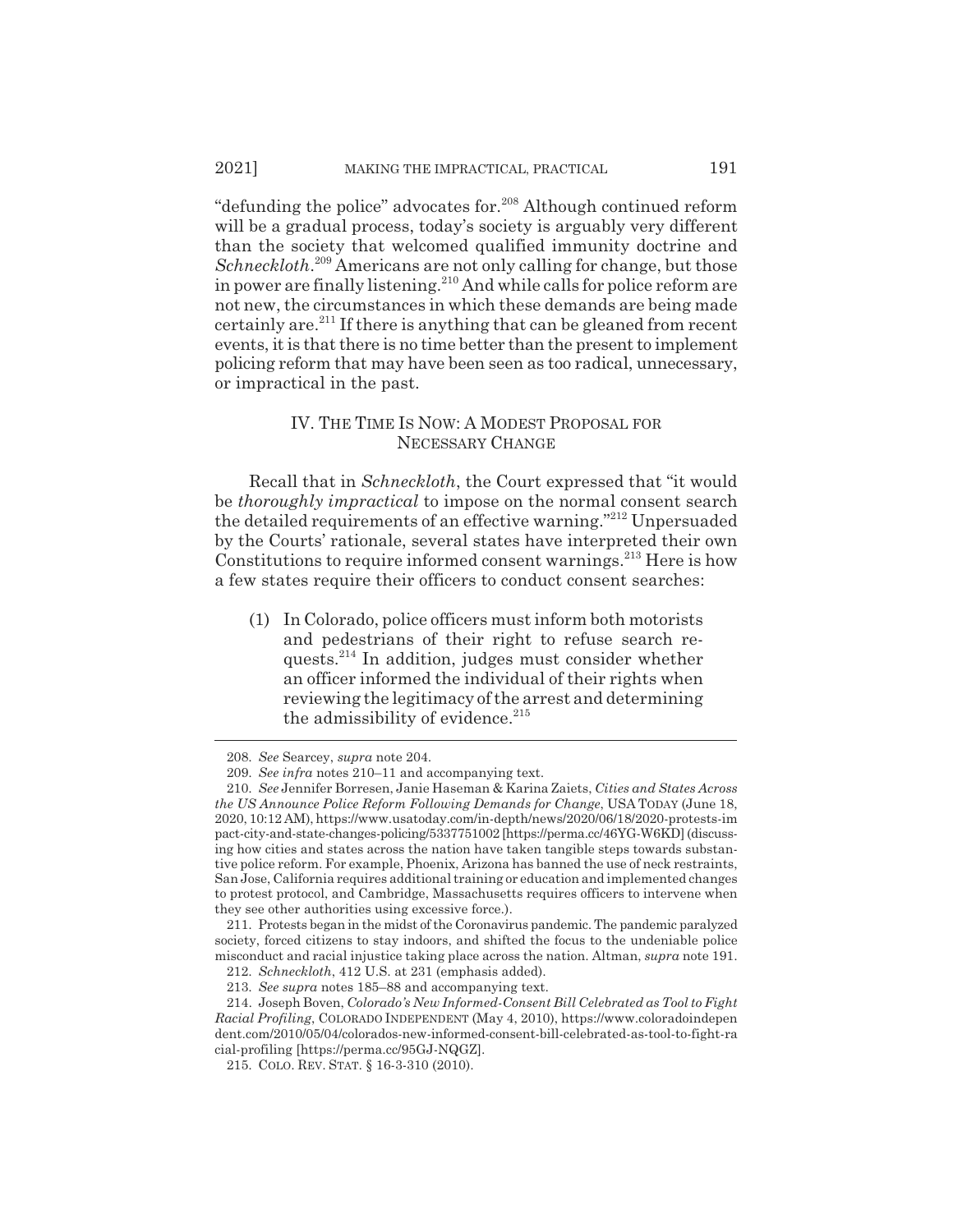- (2) In New York City, officers must first properly identify themselves and provide individuals with their business cards.<sup>216</sup> Then, officers must explain that a search will not be conducted if a person refuses to provide consent to the search. Additionally, officers are required to document all consent search requests.<sup>217</sup>
- (3) In North Carolina, several police departments incorporated the use of written consent warnings to ensure citizens have a full understanding of their rights.<sup>218</sup> By signing the form, citizens allege that they understand they have the right to deny consent, they "knowingly, intelligently, and freely" give consent, and they understand the implications of giving consent. $^{219}$
- (4) In New Jersey, the State has the burden to prove that the individual voluntarily gave informed consent.<sup>220</sup> As such, New Jersey State Police developed a "Consent to Search" form that, once signed, authorizes police to conduct a search, while still giving the individual the right to withdraw consent at any time.<sup>221</sup> In addition, officers are only allowed to request consent during traffic stops if they have at least an articulable suspicion the search will yield illegal contraband.<sup>222</sup>

Clearly, requiring police to obtain informed consent is not impractical. States like Colorado, New Jersey, New York, and North Carolina illustrate that the only way to truly exercise rights is by knowing what they are. Therefore, the only way all states can truly align themselves with the intentions of the Fourth Amendment is by imposing restrictions on police conduct via an informed consent requirement.

As such, this Note proposes that all states $^{223}$  interpret their Constitutions to require the following legislation:

<sup>216.</sup> *What is the Right to Know Act?*, N.Y.C. CIVILIAN COMPLAINT REV. BD. (Oct. 16, 2018), https://www1.nyc.gov/site/ccrb/complaints/right-to-know-act.page [https://perma .cc/C45H-CWMC].

<sup>217.</sup> *Id.*

<sup>218.</sup> *See, e.g.*, Asheville Police Dep't Pol'y Manual, § 605.1 (2019), https://www.power dms.com/public/ASHV/documents/18 [https://perma.cc/W3MZ-UFBZ].

<sup>219.</sup> Polly McDaniel, *Asheville Police Department Implements Written Consent to Search*, CITY OF ASHEVILLE (Oct. 30, 2019), https://www.ashevillenc.gov/news/asheville-police-im plements-written-consent-to-search [https://perma.cc/EN6Z-8NGQ].

<sup>220.</sup> State v. Johnson, 346 A.2d 66, 68 (N.J. 1975).

<sup>221.</sup> State v. Carty, 790 A.2d 903, 907 (N.J. 2002).

<sup>222.</sup> *Id.*

<sup>223.</sup> Although individual police departments are free to adopt informed consent requirements, true reform must occur on a broader, statewide level so all citizens can receive this necessary protection.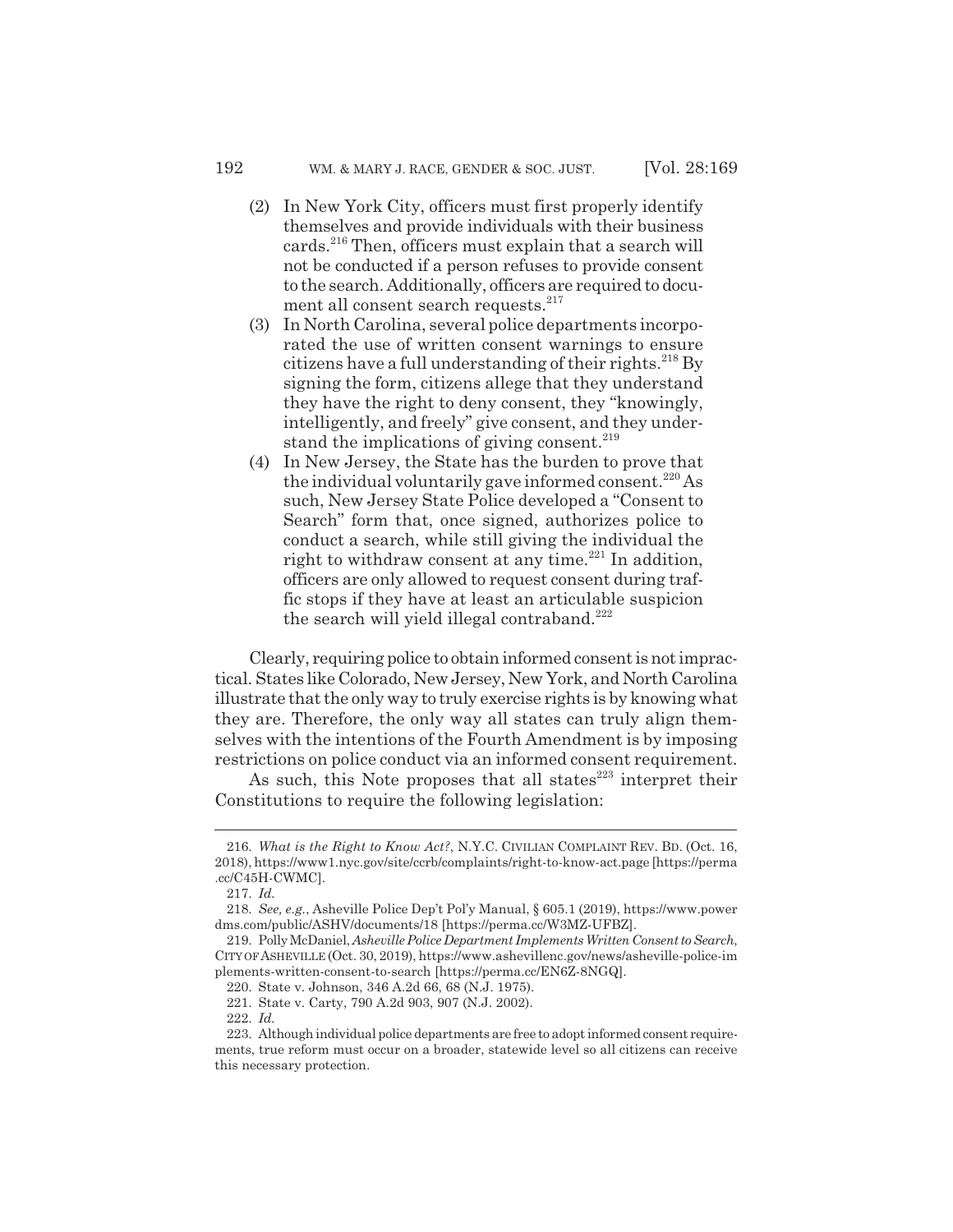- 1. Police officers may conduct warrantless searches where consent is freely and voluntarily given by the individual with authority to grant such consent.
- 2. In order for consent to be voluntary, officers must first inform the individual granting consent that:
	- a. They have the right to refuse consent prior to the search;
	- b. Consent may be withdrawn at any point during the search;
	- c. The officer will honor the individual's decision to deny consent; and
	- d. If consent is given, any illegal evidence obtained may be used against the individual in court.
- 3. If an individual denies consent, the officer must not attempt to change the individual's mind and must end the encounter immediately. If consent is granted but later withdrawn, the officer must immediately end the search, absent the development of probable cause.
- 4. Police officers may obtain consent verbally or through a written consent form.
	- a. When obtaining consent, the officer must capture this consent via the officers body camera.
	- b. When obtaining written consent, at minimum, the form must:
		- i. State the same language asserted in subsection (2)(a)–(d) above;
		- ii. State that the individual is knowingly, intelligently, and freely giving consent; and
		- iii. Contain both the officer's and the individual's signatures.
- 5. Prior to terminating the encounter, police officers must provide motorists and pedestrians with their card or other form of identification.
- 6. Officers must document the circumstances surrounding all consent requests, whether consent is granted or denied.
- 7. Individual police departments must create a system of administrative supervision and oversight to review the circumstances surrounding each consent search.
- 8. If a defendant moves to suppress evidence found during a search, the State has the burden to prove the defendant provided informed consent.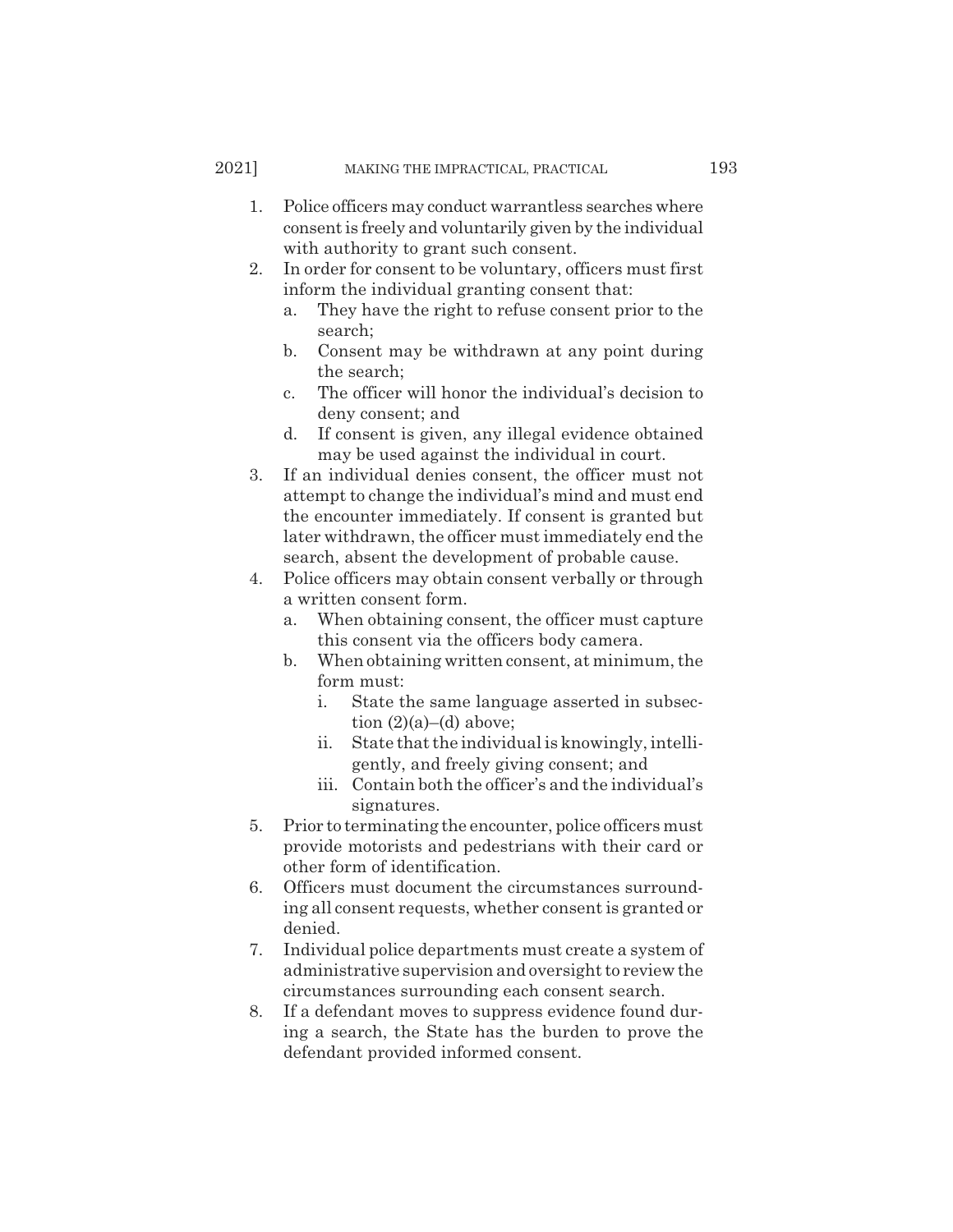- 9. When determining the voluntariness of consent, compliance with the above requirements is a threshold inquiry. Failure to comply must automatically render the consent involuntary and the search therefore invalid.
	- a. After answering this threshold inquiry, courts must then consider both subjective and objective factors to determine the true voluntariness of the consent.

## V. ANTICIPATED CONCERNS ABOUT IMPLEMENTING AN INFORMED CONSENT APPROACH

The mere fact that all states have not adopted this approach to consent searches begs the question, why?

One misguided critique of this approach is that requiring officers to provide informed consent warnings will lead to decreased rates of consent.224 The concern here is that by telling citizens they have the right to deny consent, individuals will then exercise that right, ultimately impeding law enforcement's ability to conduct searches.<sup>225</sup> Pursuant to a consent decree New Jersey entered into with the U.S. Department of Justice, an independent task force monitored consent rates over an eight year period from 1999–2007.226 During that time, New Jersey's consent requirements were as stringent as they are today, and yet reports indicated that motorists still consented to searches approximately 88.3% of the time.<sup>227</sup> Not only were motorists still consenting at high rates, but New Jersey's warning requirement was far more rigid than the simple warnings *Schneckloth* rejected, yet there was little to no effect on the rate of consent.<sup>228</sup> The argument that consent warnings will negatively impact law enforcement's effectiveness is also undercut by the reality that consent searches are not even the most effective methods police have to conduct searches.<sup>229</sup> And probably the strongest yet simplest indicator that consent warnings will not hinder law enforcement from doing their job is that they themselves contend that providing warnings will not further complicate their duties.<sup>230</sup>

A second concern about implementing an informed consent approach is that it will not have any effect on the inherently coercive

<sup>224.</sup> Articulated first in *Schneckloth*, the Court appears to have assumed that if warnings were required, soon all citizens would refuse to consent to a search. 412 U.S. at 229. 225. *Id.*

<sup>226.</sup> Phillips, *supra* note 122, at 1200–01.

<sup>227.</sup> *Id.* at 1201.

<sup>228.</sup> *Id.* at 1201–02.

<sup>229.</sup> McGlinchy, *supra* note 17, at 310; Maclin, *supra* note 96, at 33.

<sup>230.</sup> Strauss, *supra* note 13, at 253.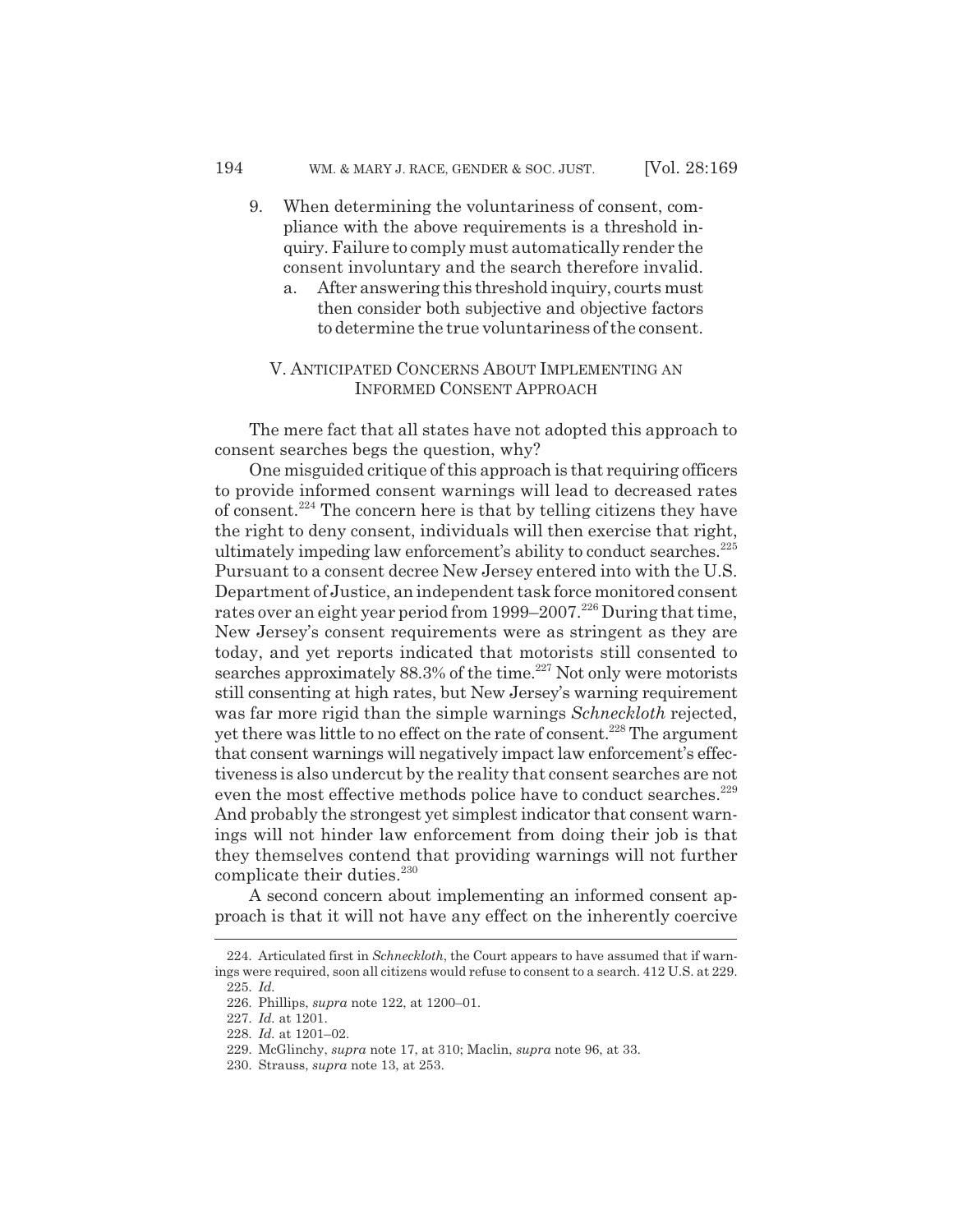nature of police encounters.<sup>231</sup> The argument here is that ultimately, whether or not police officers give warnings before asking for consent does not change the fact that it is still an encounter with police. Police officers are still regarded as authority figures and therefore do not have to rely on coercive statements in order to create a coercive environment.<sup>232</sup> Similarly, some scholars point out that a warning requirement would be futile because police could still pressure subjects into consenting by repeatedly asking for consent even after the individual declines.233 Warnings would also be ineffective if the police could later lie about the encounter or misremember facts.<sup>234</sup>

By adopting the proposed standard detailed in Part IV, concerns about police coercion should inevitably decrease given the proposed administrative review requirement and procedural protections afforded to defendants at trial. Take New Jersey for example: in addition to mandated consent warnings, the state requires its police departments to track all consent requests and to impose several levels of supervision for consent searches.<sup>235</sup> New Jersey police departments are now required to have a system of data tracking, supervision, and oversight to limit the negative effects of its previous consent procedures.236 From both a logical and common sense perspective, adopting these provisions should certainly alleviate coercive police encounters and make citizens feel more empowered to exercise their rights.<sup>237</sup> Warnings may not completely solve coercion problems,<sup>238</sup> but informing citizens of their rights, documenting all consent requests, and subjecting all requests to supervision and oversight is surely one step closer to ensuring citizens are "secure in their persons"239 and safe from unreasonable searches and seizures.

Taking a more radical approach, some argue that implementing this type of proposal would be pointless because the larger problem is consent searches as a whole.240 Here, scholars contend that the current consent doctrine is far too flawed and inconsistent with the Fourth Amendment to attempt "piecemeal" reform.<sup>241</sup> Proponents of

<sup>231.</sup> Nadler, *supra* note 121, at 205.

<sup>232.</sup> *Id.* at 189, 205.

<sup>233.</sup> *See, e.g.*, Phillips, *supra* note 122, at 1210; Strauss, *supra* note 13, at 254–55.

<sup>234.</sup> Phillips, *supra* note 122, at 1210; Strauss, *supra* note 13, at 251–52, 255.

<sup>235.</sup> Phillips, *supra* note 122, at 1199–1200.

<sup>236.</sup> *Id.* at 1200.

<sup>237.</sup> *See id.* at 1210.

<sup>238.</sup> *See* Parker, *supra* note 157 (arguing that, while informed consent requirements will not make police-citizen encounters completely equal, they would help rid the atmosphere of intimidation inherent in police encounters).

<sup>239.</sup> U.S. CONST. amend. IV.

<sup>240.</sup> *E.g.*, Strauss, *supra* note 13, at 258.

<sup>241.</sup> *Id.*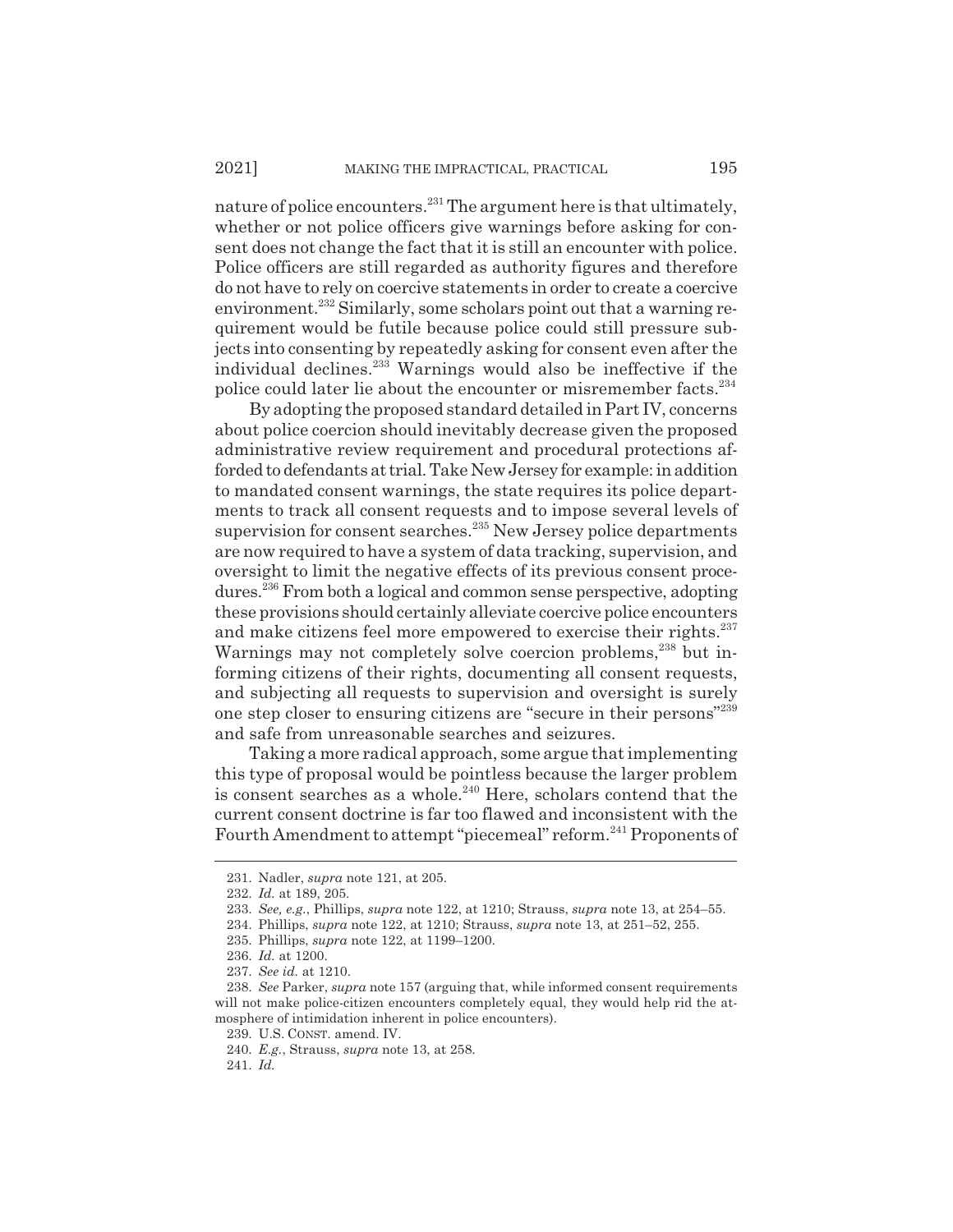this position point out that even if warnings were helpful, people are still unlikely to invoke their right to deny consent, just as people often waive their Fifth Amendment *Miranda* rights.<sup>242</sup> So instead of trying to figure out how to fix consent doctrine, the better approach would be to eliminate it altogether because "stop gap" measures such as consent warnings will do no more than prevent true change. $243$ 

Even if this argument has merit, it would be unwise to discuss it in full simply because it is far too unlikely that consent searches will ever be eliminated.<sup>244</sup> Recall that the Supreme Court explicitly recognizes consent as an exception to the Fourth Amendment warrant requirement.<sup>245</sup> As unlikely as it might be that the Supreme Court will adopt an informed consent requirement, a complete overhaul of the consent exception is far more improbable.

And finally, probably the biggest critique of this approach comes from the Supreme Court itself.246 Recall that according to the Court in *Schneckloth*, requiring officers to inform individuals of their right to deny consent "would be thoroughly impractical."<sup>247</sup> By now, this Note has illustrated in various ways how this argument is extremely misguided. Echoing Justice Marshall, absolutely nothing negative would happen if police took an additional minute or two to inform individuals of a right the Constitution already gives them.<sup>248</sup> And logically, if the opposite were true, the states that have since departed from *Schneckloth*'s rationale would have denounced this approach long ago.

It is true that even if something is practical, that does not automatically mean it should be adopted.<sup>249</sup> And that is exactly why the modest approach to consent searches this Note proposes does not hinge merely on its practicality. This Note urges states to adopt this proposal not only because it is a necessary step towards healing the wounds law enforcement continues to inflict upon society, but because there is no other way to interpret the Fourth Amendment.<sup>250</sup> Informed consent requirements may not decrease the rate of consent, but they will certainly give citizens greater autonomy over how they want interactions with police to go.<sup>251</sup> Too many

<sup>242.</sup> *Id.* at 253–54.

<sup>243.</sup> *See id.* at 271.

<sup>244.</sup> *See* Parker, *supra* note 157.

<sup>245.</sup> *Schneckloth*, 412 U.S. at 219.

<sup>246.</sup> *Id.* at 231.

<sup>247.</sup> *Id.*

<sup>248.</sup> *Id.* at 287–88 (Marshall, J., dissenting).

<sup>249.</sup> Phillips, *supra* note 122, at 1206.

<sup>250.</sup> *See* Parker, *supra* note 157 ("*Schneckloth* represents a failure of constitutional interpretation.").

<sup>251.</sup> *See id.*